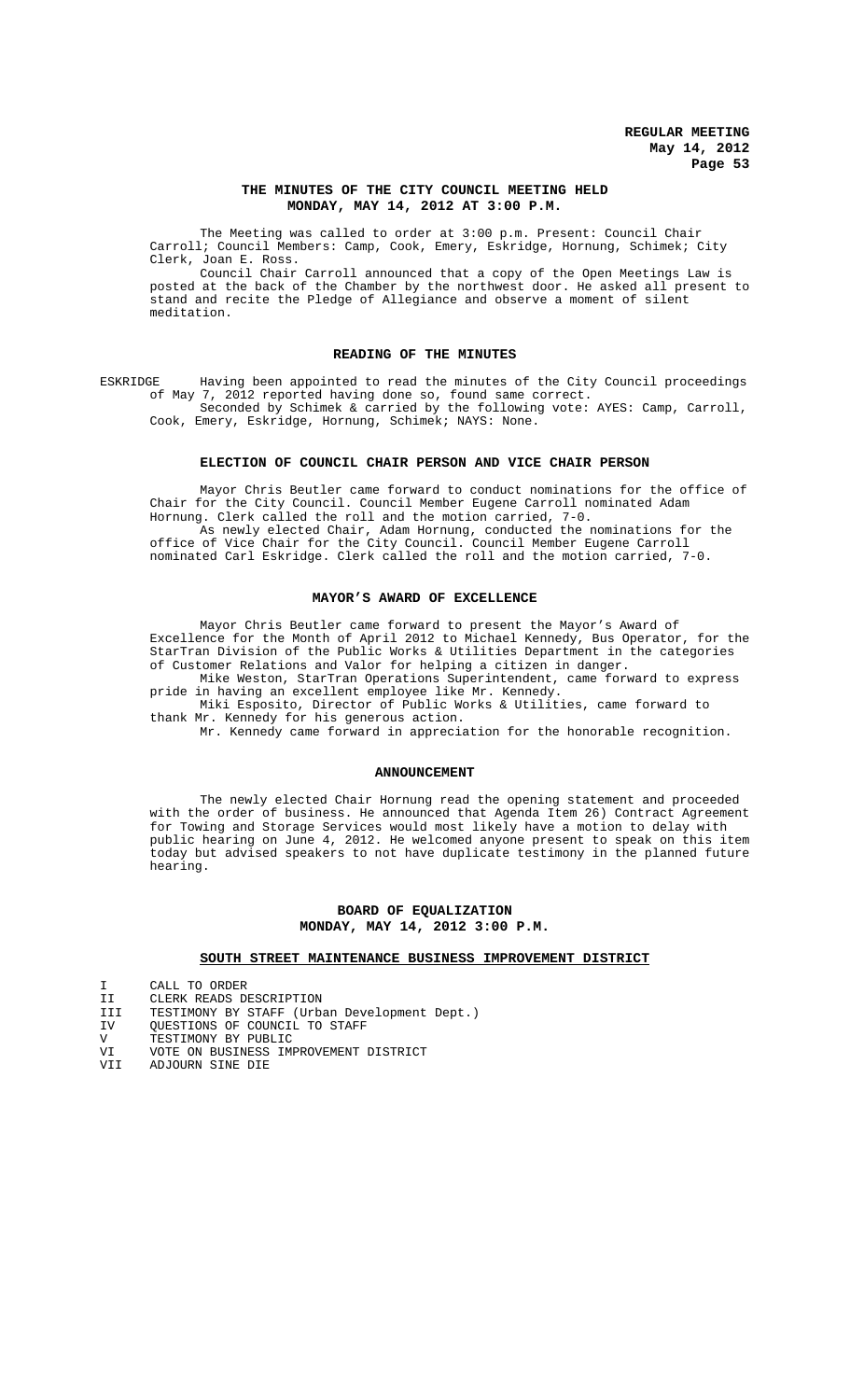# **PUBLIC HEARING**

CLERK Read the description of the Business Improvement District into the record as being South Street from the Alley West of  $9^{\text{th}}$  Street East to  $19^{\text{th}}$  Street. David Landis, Urban Development Director, came forward to request that Council delay action in order for his department to amend charges to get a very accurate number for 2011. He said some charges need to be deleted; some charges need to be added; and the amount of \$1,041 needs to be deducted for tree replacement. He said Parks & Recreation has agreed to use other resources for the disputed trees. Mr. Landis said two principle ideas have been adopted. First, he explained that the City will not plant where something has died throughout the year. A November meeting will be planned and it will be comprised of civic members/neighborhood associations and property owners as well. Secondly, the invoicing system will be changed to have a much more timely use. Council Chair Hornung clarified with City Clerk and Mr. Landis that June 4, 2012 will be the date to reconvene.

Craig Johnson, 1720 South St., came forward to clarify the reasons for his request to change the borders of the South Street Maintenance BID. He said South Street was resurfaced from  $27^{\text{th}}$  to  $17^{\text{th}}$  without any beautification or improvements. Two years later, beautification was done from 8<sup>th</sup> to 17<sup>th</sup> Streets. He felt the boundary was drawn to 19<sup>th</sup> because of a planting bed that had existed there for 30 years. Mr. Johnson stated that the boundary should end at  $17<sup>th</sup>$  Street and anyone east of  $17<sup>th</sup>$  should not be included in the process.

#### **VOTING SESSION**

CARROLL Moved to delay the South Street Maintenance BID three weeks to June 4, 2012.

Seconded by Eskridge & carried by the following vote: AYES: Camp, Carroll, Cook, Emery, Eskridge, Hornung, Schimek; NAYS: None.

## **ADJOURNMENT**

CAMP Moved to adjourn the Board of Equalization. Seconded by Eskridge & carried by the following vote: AYES: Camp, Carroll, Cook, Emery, Eskridge, Hornung, Schimek; NAYS: None.

**3:11 P.M.**

Regular City Council Meeting convened 3:11 p.m.

#### **PUBLIC HEARING**

APPLICATION OF JLM ENTERPRISES LLC DBA PINE LAKE GOLF & TENNIS CLUB FOR A CLASS I LIQUOR LICENSE AT 6601 SOUTH 84TH STREET;

MANAGER APPLICATION OF JASON L MEININGER FOR JLM ENTERPRISES LLC DBA PINE LAKE GOLF & TENNIS CLUB AT 6601 SOUTH 84TH STREET - Jason Meininger, Manager, 4228 Duxhall Drive, came forward to take oath and answer questions. This matter was taken under advisement.

APPLICATION OF BISON COURTSIDE LLC DBA PARK CENTERS BANQUET HALL FOR A CLASS I LIQUOR LICENSE AT 2608 PARK BOULEVARD;

MANAGER APPLICATION OF JOEL W. SCHOSSOW FOR BISON COURTSIDE LLC DBA PARK CENTERS BANQUET HALL AT 2608 PARK BOULEVARD - Joel Schossow, 6772 Wildrye Rd., came forward to take oath and answer questions. He said his fully remodeled event center should allow for better social gatherings. Mr. Schossow clarified that an out-of-state traffic citation in 1991 led to a license suspension in Nebraska which was then resolved.

This matter was taken under advisement.

APPLICATION OF A.B.H. ENTERPRISES LLC DBA HYLANDER BAR & GRILL FOR THE ADDITION OF A BEER GARDEN MEASURING APPROXIMATELY 18 FEET BY 18 FEET TO THE EAST OF ITS LICENSED PREMISES AT 110 WEST FLETCHER AVE. - Robert Hanks, 7033 Yosemite Dr., came forward to take oath and answer questions. Mr. Hanks said he wanted to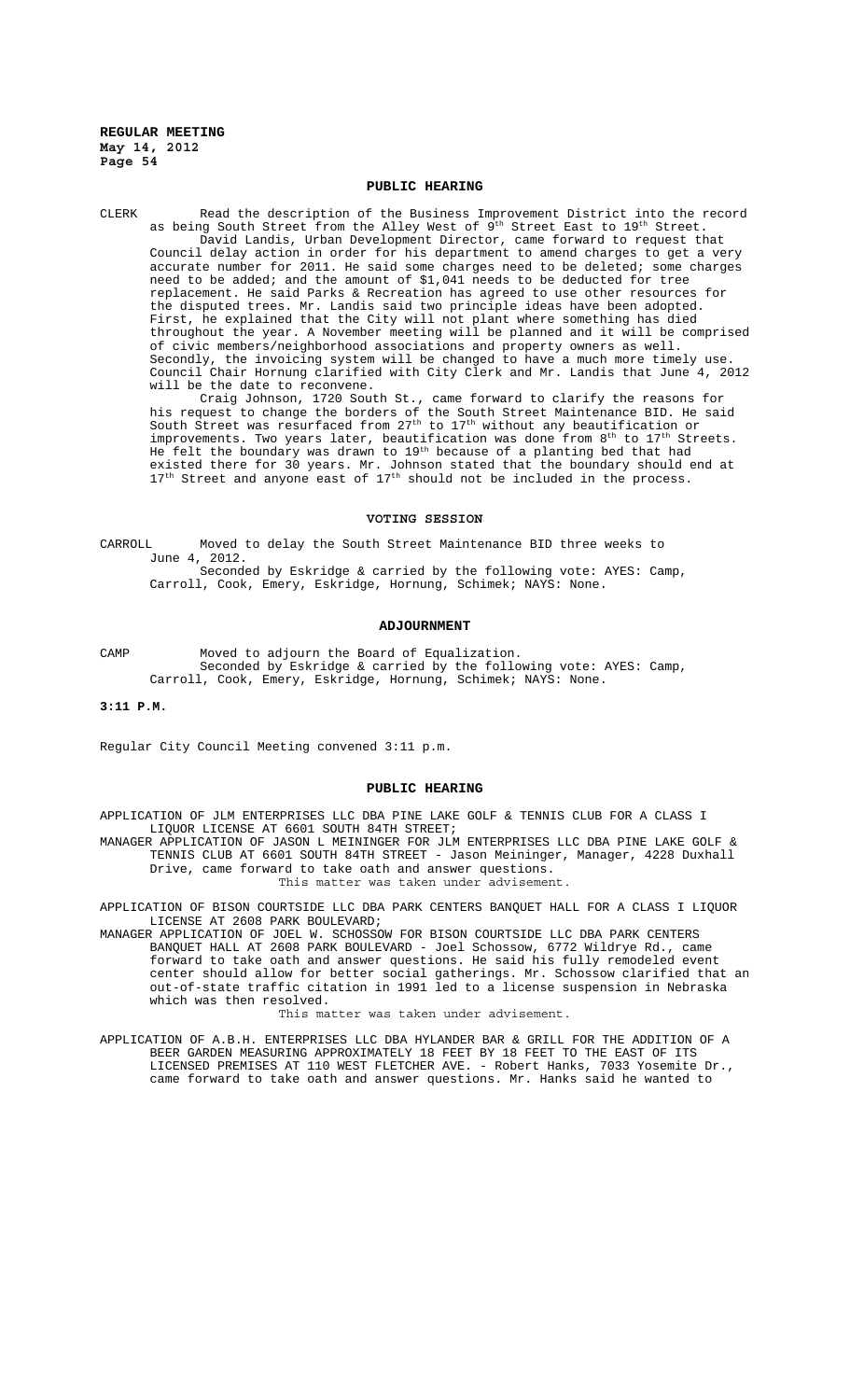provide a smoking area for patrons in a private area away from the front entry. In response to Council questions, Mr. Hanks said he posted a liquor license notice but neither neighbors, nor others, asked questions. This matter was taken under advisement.

MANAGER APPLICATION OF SAMANTHA PETZOLDT FOR GMRI INC. DBA RED LOBSTER RESTAURANT 236 AT 6540 O STREET - Samantha Petzoldt, 6540 O St., came forward to take oath and answer questions. She explained an occurrence involving poor judgment which led to a DUI in 2007. Ms. Petzoldt said when school commences, she will move from Grand Island to Lincoln.

This matter was taken under advisement.

- CHANGE OF ZONE 12003 APPLICATION OF THE PLANNING DIRECTOR FOR A CHANGE OF ZONE FROM I-1 INDUSTRIAL DISTRICT TO P PUBLIC USE DISTRICT, FROM I-1 INDUSTRIAL DISTRICT TO O-2 SUBURBAN OFFICE DISTRICT, FROM I-1 INDUSTRIAL DISTRICT TO B-4 LINCOLN CENTER BUSINESS DISTRICT, FROM I-1 INDUSTRIAL DISTRICT TO I-2 INDUSTRIAL PARK DISTRICT, FROM H-3 HIGHWAY COMMERCIAL DISTRICT TO P PUBLIC USE DISTRICT, AND FROM B-4 LINCOLN CENTER BUSINESS DISTRICT TO P PUBLIC USE DISTRICT, ON PROPERTY LOCATED IN THE WEST HAYMARKET GENERALLY FROM NORTH 1ST STREET TO NORTH 7TH STREET AND M STREET TO Y STREET;
- CHANGE OF ZONE 12004 AMENDING TITLE 27 OF THE LINCOLN MUNICIPAL CODE RELATING TO THE ZONING CODE BY AMENDING FIGURE 27.35.070(A) WITHIN SECTION 27.35.070 TO REFLECT THE REVISED HEIGHT LIMITS IN THE B-4 LINCOLN CENTER BUSINESS DISTRICT; ADDING A NEW SECTION NUMBERED 27.59.015 TITLED SCOPE OF REGULATIONS TO CLARIFY THAT AIRPORT ZONING REGULATIONS ARE APPLICABLE IN ALL UNDERLYING ZONING DISTRICTS AND APPLY TO BOTH PUBLIC AND PRIVATE ENTITIES; AMENDING SECTION 27.59.040 RELATING TO AIRPORT ZONING HEIGHT RESTRICTIONS TO REPLACE THE METES AND BOUNDS DESCRIPTION WITH A REFERENCE TO THE AIRPORT ZONING MAP; AMENDING SECTION 27.69.035 AND TABLE 1, OFF PREMISES SIGNS, WITHIN SECTION 27.69.040 TO PROHIBIT THE LOCATION OF OFF PREMISES SIGNS IN THE HAYMARKET AND DOWNTOWN AREAS OF THE B-4 LINCOLN CENTER BUSINESS DISTRICT WEST OF 9TH STREET; REPEALING SECTIONS 27.35.070, 27.59.040, AND 27.69.035 AND TABLE 1 WITHIN SECTION 27.69.040 (OFF-PREMISES SIGNS) OF THE LINCOLN MUNICIPAL CODE AS HITHERTO EXISTING; AMENDING THE LINCOLN AIRPORT ZONING MAP DATED FEBRUARY 25, 2002 TO BE CONSISTENT WITH FIGURE 27.35.070(A); AND AMENDING THE LINCOLN CAPITOL ENVIRONS DISTRICT HEIGHT REGULATION MAP TO REFLECT A 57-FOOT HEIGHT REQUIREMENT WEST OF THE CAPITOL;
- MISC. NO. 12001 AMENDING CHAPTER 3.76, LINCOLN DOWNTOWN DESIGN STANDARDS, OF THE CITY OF LINCOLN DESIGN STANDARDS BY AMENDING SECTION 4.1, SITE DEVELOPMENT, AND SECTION 4.2, BUILDING FEATURES, TO ADDRESS EXTERIOR FEATURES OF PROJECTS REQUIRING BUILDING PERMITS IN THE DOWNTOWN - Marvin Krout, Planning Director, came forward to highlight important points, all in furtherance of the West Haymarket Development. He said the change of zone will address heights, setback requirements, residential uses and parking requirements. He said Title 27 was amended to allow a block and a half area of West Haymarket to be rezoned higher than the current standard of 75 feet. Mr. Krout said a map was corrected/clarified to be more consistent with the Airport Zoning Map. He said the proposed amendments will extend the Downtown Design Standards west of 9th Street from Industrial to B-4 District. This matter was taken under advisement.
- STREET NAME CHANGE 12001 RENAMING THAT PORTION OF SOUTH 83RD STREET WHICH EXTENDS SOUTH FROM THE INTERSECTION OF SOUTH 83RD STREET AND WENDELL WAY, AS SOUTH 83RD BAY - Marvin Krout, Planning Director, came forward to state that the renaming of this street will simply be a signal to the driver and there will be no addresses on 83rd Bay.

This matter was taken under advisement.

AMENDING CHAPTER 12.08 OF THE LINCOLN MUNICIPAL CODE RELATING TO PARKS-GENERAL RULES AND REGULATIONS AND TITLE 14 OF THE LINCOLN MUNICIPAL CODE RELATING TO PUBLIC PROPERTY AND PUBLIC WAYS BY AMENDING SECTION 12.08.010 TO REVISE THE DEFINITION OF "PARK" AND TO ADD A DEFINITION FOR "PARK FACILITY"; AMENDING SECTION 12.08.020 TO INCLUDE WHEELCHAIRS AND OTHER POWER-DRIVEN MOBILITY DEVICES AS ACCEPTABLE VEHICLES TO OPERATE IN AREAS OTHER THAN A ROADWAY; AMENDING SECTION 12.08.070 TO PROVIDE THAT IT SHALL BE UNLAWFUL FOR ANY PERSON TO OCCUPY OR BE PRESENT IN A PARK FACILITY DURING ANY HOURS SAID PARK FACILITY IS NOT OPEN TO THE PUBLIC AND TO PROVIDE THAT THE SIDEWALKS ON CENTENNIAL MALL SHALL BE OPEN TWENTY-FOUR HOURS A DAY; AMENDING SECTION 12.08.170 TO INCLUDE A PROHIBITION AGAINST DESTRUCTION AT PARK FACILITIES; AMENDING SECTION 14.40.050, BUILDINGS IN STREET SPACE, TO PROHIBIT THE ERECTION OF ANY TEMPORARY OR PERMANENT BUILDING OR STRUCTURE, INCLUDING TENTS, UPON ANY PUBLIC GROUND WITHOUT A PERMIT; AMENDING SECTION 14.54.010, DEFINITIONS RELATING TO OCCUPANCY ABOVE OR BELOW PUBLIC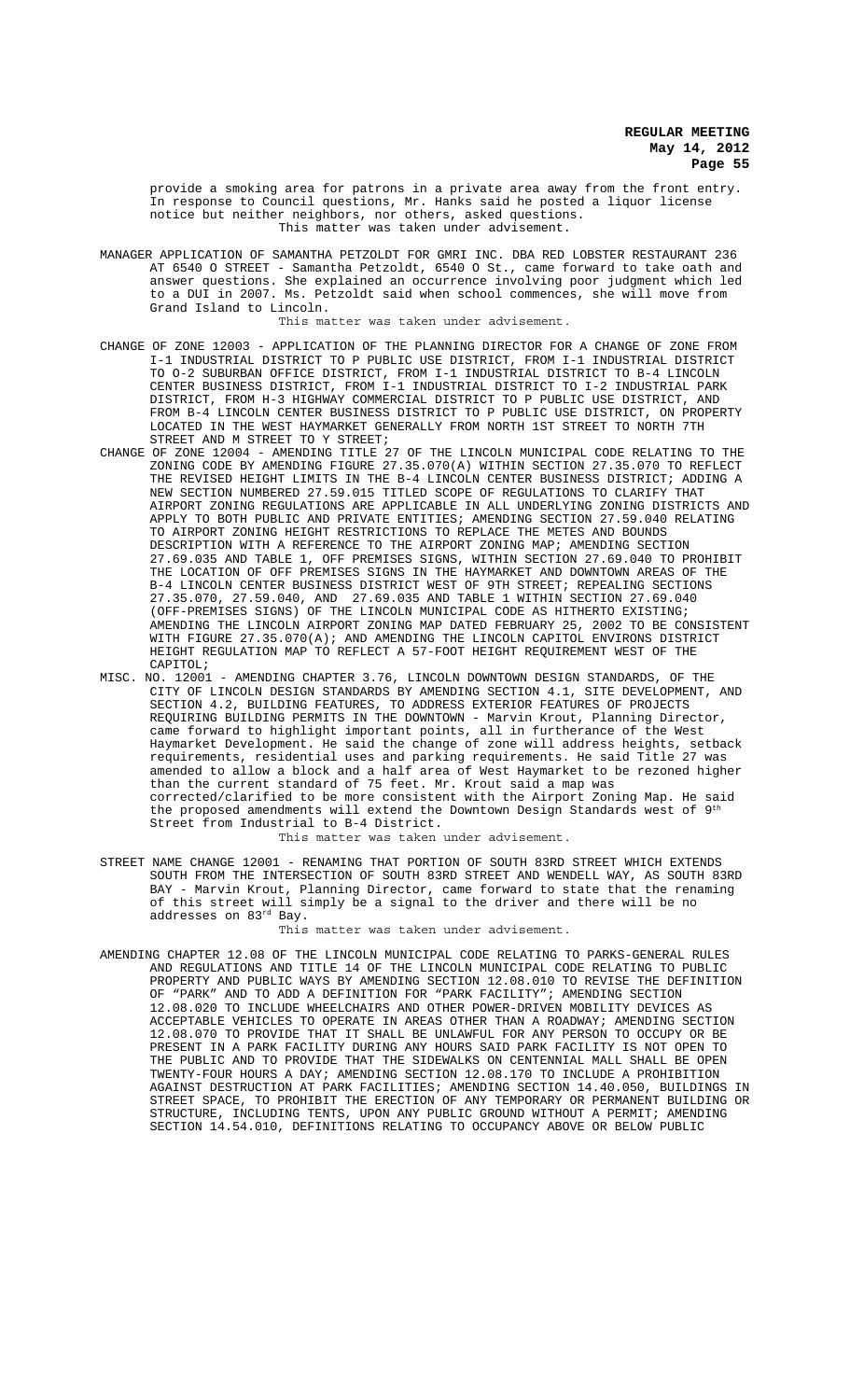PROPERTY TO AMEND THE DEFINITION OF "STRUCTURE"; AND AMENDING SECTION 14.54.020 TO CLARIFY THAT A PERMIT IS REQUIRED WHEN ERECTING EITHER A TEMPORARY OR A PERMANENT BUILDING OR STRUCTURE UNDERNEATH, ON, OR ABOVE PUBLIC GROUND - Rod Confer, City Attorney, came forward to state that during the Occupy Lincoln demonstration on Centennial Mall, it was discovered that there are a number of deficiencies/omissions to the Lincoln Municipal Code relating to parks and public property.

Jo Tetherow, 3118 Shirley Ct., came forward to comment on homeless individuals who will now be prohibited from erecting shelter from the elements. She expressed concern for their health and well being.

Robert Way, 801 El Avado Ave., came forward to express his concern about the elimination of public space used for connection, debate and open dialogue.

Travis Hepburn, 821 Manchester Ct., came forward to state that he hopes to continue his family's legacy of building a Nebraska that protects the dignity of and provides opportunities for all Nebraskans. He feels the ordinance change will strip the homeless of the little comfort they can manage for themselves.

William Matchett, 1202 S. 21st St., came forward to express the right to peaceably assemble. He asked for clarification of the ordinance as it related to curfew times, use of sidewalks, use of shade tents for the elderly or children.

Steve Swartzer, 1418 F St., Apt. 2, came forward in opposition to the proposed ordinance. Citizens who cannot afford to buy television/radio ads, pay lobbyists or buy billboard space must physically brave the weather, express grievances and bring about social change by use of public spaces. Those with money do not have limits on tv/radio ads nor hours of visibility; they are not limited to a certain number of billboards or lobbyists.

Tammy Pedersen, 3719 NW Gum Ct., came forward in opposition to banning tents. She suggested the use of vacant buildings for homeless shelters.

Tobias Pace, 730 S.  $11^{\text{th}}$  St., Apt. D2, came forward to ask that uncontroversial provisions be separated from the controversial provisions in the ordinance amendment.<br>Jeffrey Eggerss,

1106 N. 29<sup>th</sup> St., came forward to express concerns to provide assistance to the homeless.

Todd "Tiny" Rose, 1500 N. 15th St., came forward as an individual who is homeless. He fears that without the shelter of a tent, he will be driven to life in alleys and under bridges.

Ginny Wright, 5111 Vine St., #101, came forward to speak on behalf of the homeless plight.

Dana Garrison, 924 Goodhue Blvd., came forward to share that homeless individuals endure incredible challenges. She feels that ordinary people need representation from their government.

Mike Morosin,  $1500$  N.  $15^{\text{th}}$  St., came forward to state that he stepped up to the plate to protect vulnerable, homeless people.

Jennifer Wendelin, 318 E St., came forward in opposition to the ordinance change.

Mr. Confer came forward in rebuttal. He stated that very good points were brought up regarding problems of the homeless, the physically disabled and the mentally disabled -– all of which Lincoln is struggling with. He said the solution is not to allow tent cities to be pitched on public property. Mr<br>Confer said the city is not attempting to say that people cannot use publ: said the city is not attempting to say that people cannot use public space for free speech, in fact public walkways are available 24 hours a day. But, he said, Supreme Court allows cities to restrict the time/place/manner of people exercising their rights of free speech. He said restricting park use after dark is primarily a safety issue.

This matter was taken under advisement.

APPROVING THE DEDICATION OF CERTAIN CITY OWNED PARCELS GENERALLY IN UNION PLAZA, TRAGO PARK, GOVERNMENT SQUARE, JENSEN PARK NORTH ADDITION, AND HOLLINGSWORTH FOR PARK PURPOSES - Lynn Johnson, Director of the Parks & Recreation Dept., came forward

Mike Morosin, 1500 N. 15th St., came forward to present five properties and explain the reasons for formal park land dedication. Union Plaza is located between O & R Streets from North  $21^{\text{st}}$  to North  $22^{\text{nd}}$  Streets recognizing significant private donations; Trago Park is located generally between R & Vine Streets between North  $22^{\text{nd}}$  Street and the Antelope Creek channel; Government Square located northwest of the corner of  $10^{\rm th}$  & O Streets, directly east of Old Federal Hall; Jensen Park North Addition is located in the northeast corner of Jensen Park generally located at the intersection of South  $84^{\rm th}$  Street and Yankee Hill Road; and the Hollingsworth site is located between Beal Slough and the railroad tracks north of Pine Lake Road Park.

Council Member Camp expressed concern about budget constraints in maintaining existing parks. Mr. Johnson explained that long-grass areas have been expanded where they did not exist before. He said as the community grows,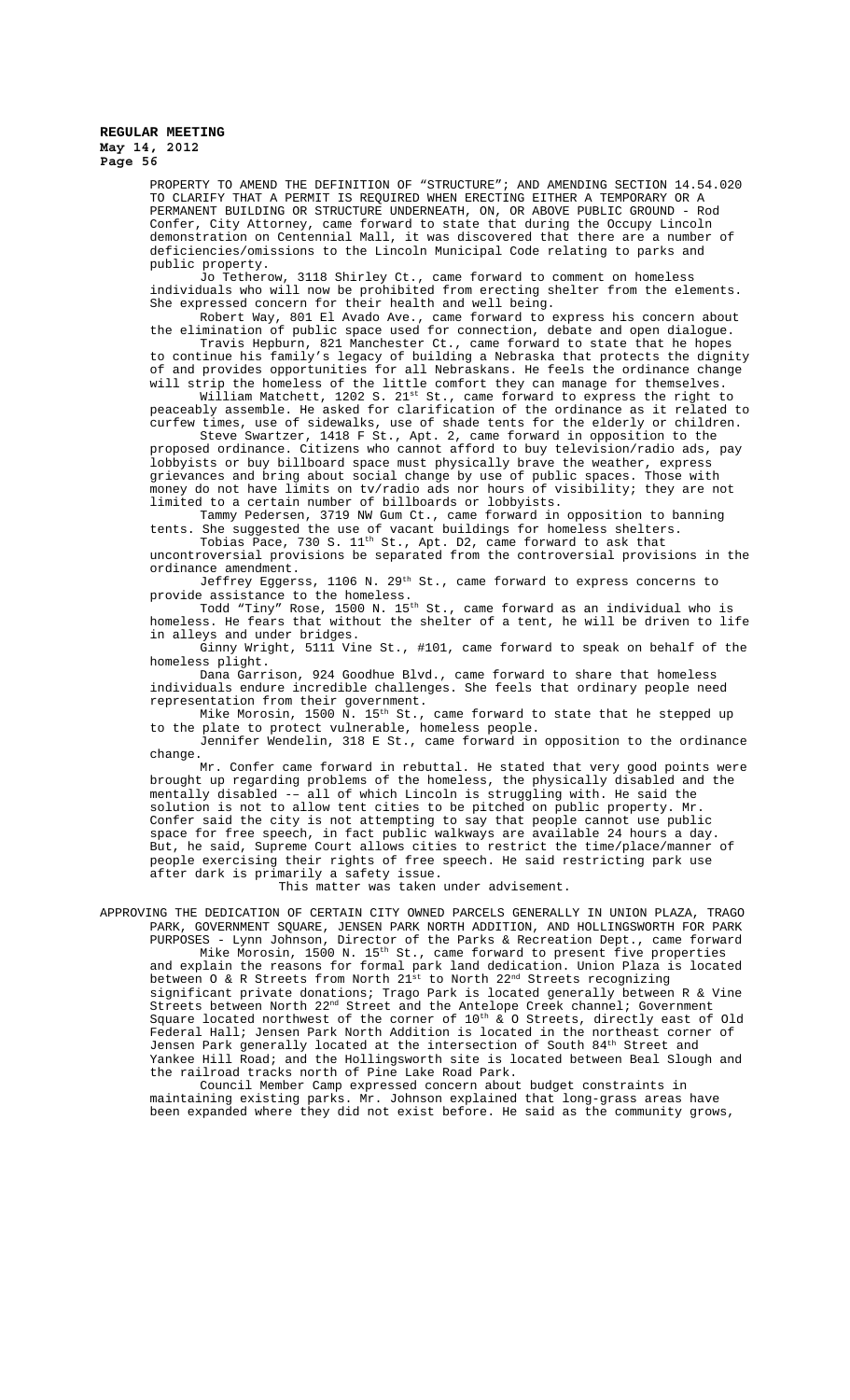it is necessary for those residents to have access to park land and balance the appropriate sustainability. He said Union Plaza has an endowment to fund repair and replacement costs.

Mike Morosin, 1500 N. 15<sup>th</sup> St., came forward in support of the formal dedication of Trago Park.

This matter was taken under advisement.

DECLARING THE OFFICIAL INTENT OF THE CITY OF LINCOLN, NEBRASKA TO REIMBURSE CERTAIN EXPENSES IN CONNECTION WITH THE ACQUISITION, PURCHASE AND INSTALLATION OF LIGHT POLES AND A NEW TELEPHONE SYSTEM AND IMPROVEMENTS TO THE CITY'S MUNICIPAL SERVICE CENTER FROM THE PROCEEDS OF THE CITY OF LINCOLN, NEBRASKA CERTIFICATES OF PARTICIPATION - Steve Hubka, Finance Department, came forward to explain the three projects to be reimbursed out of the proceeds of the upcoming debt issue. He anticipated the debt issuance to come forward in late summer. He explained the breakdown as being the following: Phase II, \$6 million to the MSC; \$2 million to VOIP; \$2 million to street lights. Mr. Hubka said the Municipal Service Center is set up as an internal service fund supported by rents paid that would be sufficient to pay the debt service.

Council Member Carroll clarified the plan to remodel 200,000 sq. ft. of the Experian building allowing the transfer of Parks Dept. from 21st & N and its subsequent sale to the public. The 901 building housing Fleet Services and West District will move to the MSC building, allowing that property to be sold to the public as well.

This matter was taken under advisement.

APPROVING A CONTRACT AGREEMENT BETWEEN THE CITY OF LINCOLN AND FRED EHRLICH TO PROVIDE ALFALFA BALES FOR THE CITY OF LINCOLN PARKS DEPARTMENT FOR FEED FOR THE ELK AND WHITE TAIL DEER FOR A ONE YEAR TERM WITH THE OPTION TO RENEW FOR THREE ADDITIONAL ONE YEAR TERMS;

APPROVING A CONTRACT AGREEMENT BETWEEN THE CITY OF LINCOLN AND NOVARTIS VACCINES AND DIAGNOSTICS, INC. FOR THE ACQUISITION OF VACCINES AS NEEDED FOR A TERM EFFECTIVE UPON EXECUTION BY BOTH PARTIES THROUGH JUNE 30, 2015;

APPROVING A CONTRACT AGREEMENT BETWEEN THE CITY OF LINCOLN AND 3M COMPANY FOR THE SUPPLY

AND DELIVERY OF REFLECTIVE SHEETING FOR A TWO YEAR TERM FROM FEBRUARY 1, 2012 THROUGH JANUARY 31, 2014 - Vince Mejer, Purchasing Agent, came forward to answer questions.

This matter was taken under advisement.

- APPROVING A CONTRACT AGREEMENT BETWEEN THE CITY OF LINCOLN AND CAPITAL TOWING, INC. FOR THE ANNUAL REQUIREMENTS FOR CITY OF LINCOLN TOWING AND STORAGE SERVICES, PURSUANT TO BID NO. 12-006, FOR A FOUR-YEAR TERM WITH AN OPTION TO RENEW FOR ONE ADDITIONAL FOUR-YEAR TERM - Council Chair Hornung advised everyone that a motion to delay would allow public hearing on June 4. He welcomed anyone present to come forward and speak but not duplicate testimony in three weeks. This matter was taken under advisement.
- AMENDING RESOLUTION NO. A-86318 TO CHANGE THE PORTION OF THE LOCAL GOVERNMENT MISCELLANEOUS EXPENDITURES POLICY REGARDING THE MAYOR'S AWARD OF EXCELLENCE, INCLUDING CHANGES TO THE MONETARY AWARD FROM A U.S. SAVING BOND TO A GIFT CERTIFICATE OF THE SAME MONETARY VALUE FOR THE INDIVIDUAL AND TEAM WINNERS OF THE MONTHLY AND ANNUAL AWARDS - Douglas McDaniel, Personnel Director, came forward to clarify changes to simplify the process of award to recipients. This matter was taken under advisement.
- COMP. PLAN CONFORMANCE NO. 12003 ADOPTING AND APPROVING THE PROPOSED AMENDMENT TO THE LINCOLN CENTER REDEVELOPMENT PLAN WHICH AMENDS THE ENTERTAINMENT CENTER/OLD FEDERAL BUILDING REDEVELOPMENT PROJECT TO ADD NEW AREAS, ADD NEW PROJECTS AND TO RENAME AS "ENTERTAINMENT CENTER/OLD FEDERAL BUILDING/RETAIL CORRIDOR REDEVELOPMENT PROJECT" TO INCLUDE ALL RIGHTS-OF-WAY FOR RETAIL REVITALIZATION AND STREET/STREETSCAPE IMPROVEMENTS GENERALLY LOCATED BETWEEN NORTH 7TH STREET AND NORTH 17TH STREET, FROM O TO Q STREETS - David Landis, Director of Urban Development, came forward to provide history on the Plan and request a change of boundaries. He said in the last two years, there have been the addition of 25 retailers in the Downtown area.

This matter was taken under advisement.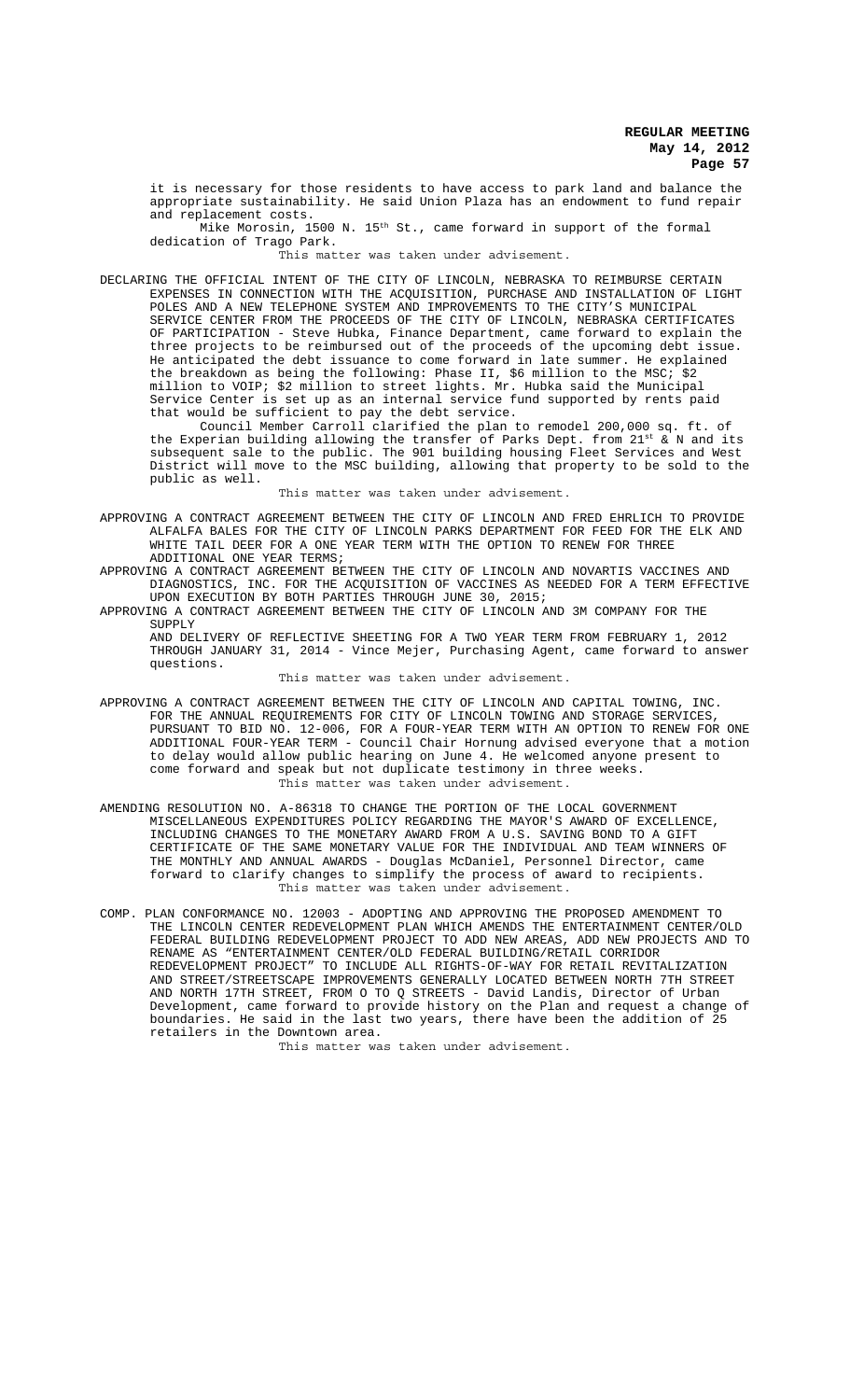# **COUNCIL ACTION**

#### **REPORTS OF CITY OFFICERS**

- ANNUAL REPORT FOR THE YEAR 2011 PREPARED BY CITY LAW DEPARTMENT DATED APRIL 2012 CLERK presented said report which was placed on file in the Office of the City Clerk. **(3)**
- CLERK'S LETTER AND MAYOR'S APPROVAL OF RESOLUTIONS AND ORDINANCES PASSED BY THE CITY COUNCIL ON APRIL 30, 2012 - CLERK presented said report which was placed on file in the Office of the City Clerk. **(5-21)**
- LINCOLN WATER & WASTEWATER SYSTEM RECAPITULATION OF DAILY CASH RECEIPTS FOR THE MONTH OF MARCH, 2012 - CLERK presented said report which was placed on file in the Office of the City Clerk. **(8-71)**

#### **PETITIONS & COMMUNICATIONS**

- SETTING THE HEARING DATE OF MONDAY, JUNE 4, 2012 AT 3:00 P.M. FOR THE APPLICATION OF TRES JALISQUILLOS, INC. DBA LA FIESTA SPORTS BAR FOR A CHANGE OF LOCATION OF THEIR EXISTING CLASS C LIQUOR LICENSE CURRENTLY LOCATED AT 1037 L STREET, SUITE A TO THEIR NEW LOCATION DESCRIBED AS THE FIRST FLOOR OF A TWO STORY BUILDING APPROX. 41 FT. X 142 FT. WITH BASEMENT AREA APPROX. 13 FT. X 28 FT. AT 935 O STREET - CLERK read the following resolution, introduced by Jon Camp, who moved its adoption:<br><u>A-86809</u> BE IT R
- BE IT RESOLVED by the City Council, of the City of Lincoln, that a hearing date is hereby set for Monday, June 4, 2012, at 3:00 p.m. or as soon thereafter as possible in the City Council Chambers, County-City Building, 555 S. 10th St., Lincoln, NE for the application of Tres Jalisquillos, Inc. dba La Fiesta Sports Bar for a change of location of their existing Class C liquor license currently located at 1037 L Street, Suite A to their new location described as the first floor of a two story building approx. 41 ft. x 142 ft. with basement area approx. 13 ft. x 28 ft. at 935 O Street.

If the Police Dept. is unable to complete the investigation by said time, a new hearing date will be set.

Introduced by Jon Camp Seconded by Schimek & carried by the following vote: AYES: Camp, Carroll, Cook, Emery, Eskridge, Hornung, Schimek; NAYS: None.

PLACED ON FILE IN THE OFFICE OF THE CITY CLERK: Administrative Amendment No. 12013 to Use Permit No. 53, Russwood Park, approved by the Planning Director on May 4, 2012 requested by Brehm Enterprises, Inc. to revise the lot configuration and parking layout on property generally located at Russwood Parkway and O Street.

REFERRALS TO THE PLANNING DEPARTMENT:

Change of Zone No. 04075C - Requested by 1640, LLC for an amendment to the Village Gardens Planned Unit Development for expansion of the area of the PUD by approximately 41 acres on property generally located at S. 56th Street and Pine Lake Road for a Planned Unit Development District designation and approval of a development plan which proposes certain modifications to the Zoning and Land Subdivision Ordinances to allow an additional approximately 220 dwelling units in the underlying R-3-zoned area.

Change of Zone No. 12010 - Requested by Mark Hunzeker amending Section 27.63.685 of the Lincoln Municipal Code to allow the City Council to waive the 100-foot separation requirement set forth in subsection 27.63.685(c) under specified conditions; and repealing Section 27.63.685 of the Lincoln Municipal Code as hitherto existing.

Change of Zone No. 12011 - Requested by the Director of Urban Development from B-4 Lincoln Center Business District to P Public Use District on property legally described as that portion of Lot 3, Block 7 and Outlot G, Antelope Valley 2nd Addition and vacated right-of-way S. 22nd Street between K and L Streets located in Section 25-10-6; and from P Public Use District to B-4 Lincoln Center Business District on property generally located at S. 21st Street and M Street.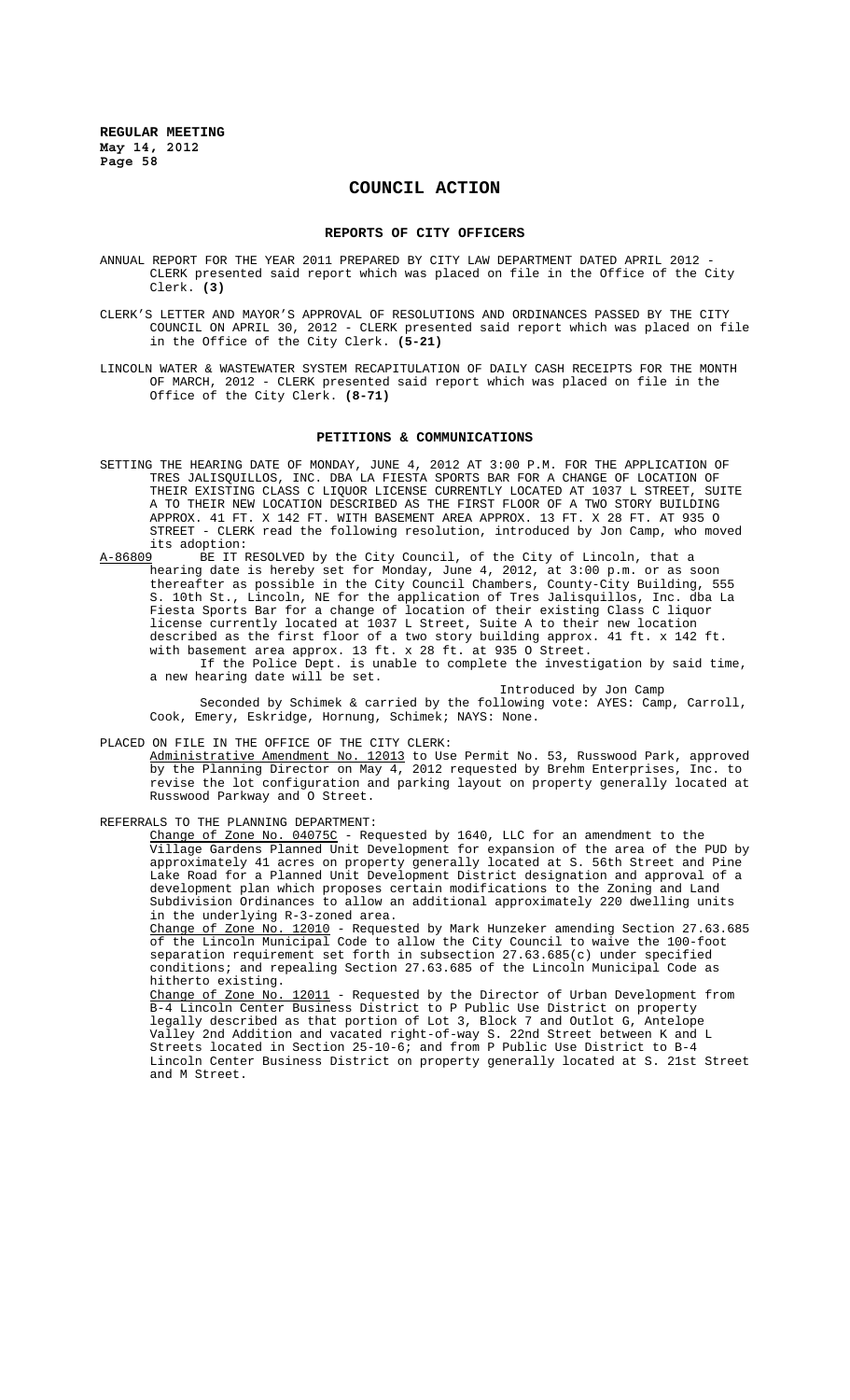Special Permit No. 10005A - Requested by Jeff Keiser for the expansion of an existing Recreational Facility (Camp Sonshine) 80 to up to 300 camp attendees at any one time during the summer months; to reconfigure building layout and add new accessory uses such as a portable classroom and swimming pool; and to allow up to 20 attendees at an after school program on property generally located at S. 25th Street and Bennet Road.

Special Permit No. 12014 - Requested by Geico Development, Inc. Pleasant Hill Acres Community Unit Plan for approximately 6 single family acreage lots with request to waive sidewalks, street trees, street lighting, landscape screening, block length, preliminary plat, setbacks and design standards for provisions for future street extensions and horizontal street alignment on property generally located at S. Coddington Avenue and W. Pleasant Hill Road.

Special Permit No. 12018 - Requested by Christ's Place Church to allow seasonal sales on property generally located at Old Cheney Road and Warlick Boulevard. Special Permit No. 12020 - Requested by First Street Bible Church for expansion of a nonconforming use to allow addition of handicap entrance on the east side of the building and parking on the south side of the building on property generally located at S. 1st Street and F Street.

#### **MISCELLANEOUS REFERRALS - NONE**

#### **LIQUOR RESOLUTIONS**

APPLICATION OF JLM ENTERPRISES LLC DBA PINE LAKE GOLF & TENNIS CLUB FOR A CLASS I LIQUOR LICENSE AT 6601 SOUTH 84TH STREET - CLERK read the following resolution, introduced by Jon Camp, who moved its adoption for approval:

A-86810 BE IT RESOLVED by the City Council of the City of Lincoln, Nebraska: That after hearing duly had as required by law, consideration of the facts of this application, the Nebraska Liquor Control Act, and the pertinent City ordinances, the City Council recommends that the application of JLM Enterprises LLC dba Pine Lake Golf & Tennis Club for a Class "I" liquor license at 6601 South 84th Street, Lincoln, Nebraska, for the license period ending April 30, 2013, be approved with the condition that:<br>1. Applicant must successfully complete the

Applicant must successfully complete the responsible beverage server training course required by Section 5.04.035 of the Lincoln Municipal Code within 30 days of approval of this resolution.

2. The premises must comply in every respect with all city and state regulations.

The City Clerk is directed to transmit a copy of this resolution to the Nebraska Liquor Control Commission.

Introduced by Jon Camp Seconded by Carroll & carried by the following vote: AYES: Camp, Carroll,

Cook, Emery, Eskridge, Hornung, Schimek; NAYS: None. MANAGER APPLICATION OF JASON L MEININGER FOR JLM ENTERPRISES LLC DBA PINE LAKE GOLF & TENNIS CLUB AT 6601 SOUTH 84TH STREET - CLERK read the following resolution,

introduced by Jon Camp, who moved its adoption for approval:<br>A-86811 WHEREAS, JLM Enterprises LLC dba Pine Lake Golf & Ten WHEREAS, JLM Enterprises LLC dba Pine Lake Golf & Tennis Club located at

6601 South 84th Street, Lincoln, Nebraska has been approved for a Retail Class "I" liquor license, and now requests that Jason L. Meininger be named manager; WHEREAS, Jason L. Meininger appears to be a fit and proper person to manage said business.

NOW, THEREFORE, BE IT RESOLVED by the City Council of the City of Lincoln, Nebraska:

That after hearing duly had as required by law, consideration of the facts of this application, the Nebraska Liquor Control Act, and the pertinent City ordinances, the City Council recommends that Jason L. Meininger be approved as manager of this business for said licensee. The City Clerk is directed to transmit a copy of this resolution to the Nebraska Liquor Control Commission. Introduced by Jon Camp

Seconded by Carroll & carried by the following vote: AYES: Camp, Carroll, Cook, Emery, Eskridge, Hornung, Schimek; NAYS: None.

APPLICATION OF BISON COURTSIDE LLC DBA PARK CENTERS BANQUET HALL FOR A CLASS I LIQUOR LICENSE AT 2608 PARK BOULEVARD - CLERK read the following resolution, introduced

by Jon Camp, who moved its adoption for approval:<br>A-86812 BE IT RESOLVED by the City Council of the C BE IT RESOLVED by the City Council of the City of Lincoln, Nebraska: That after hearing duly had as required by law, consideration of the facts of this application, the Nebraska Liquor Control Act, and the pertinent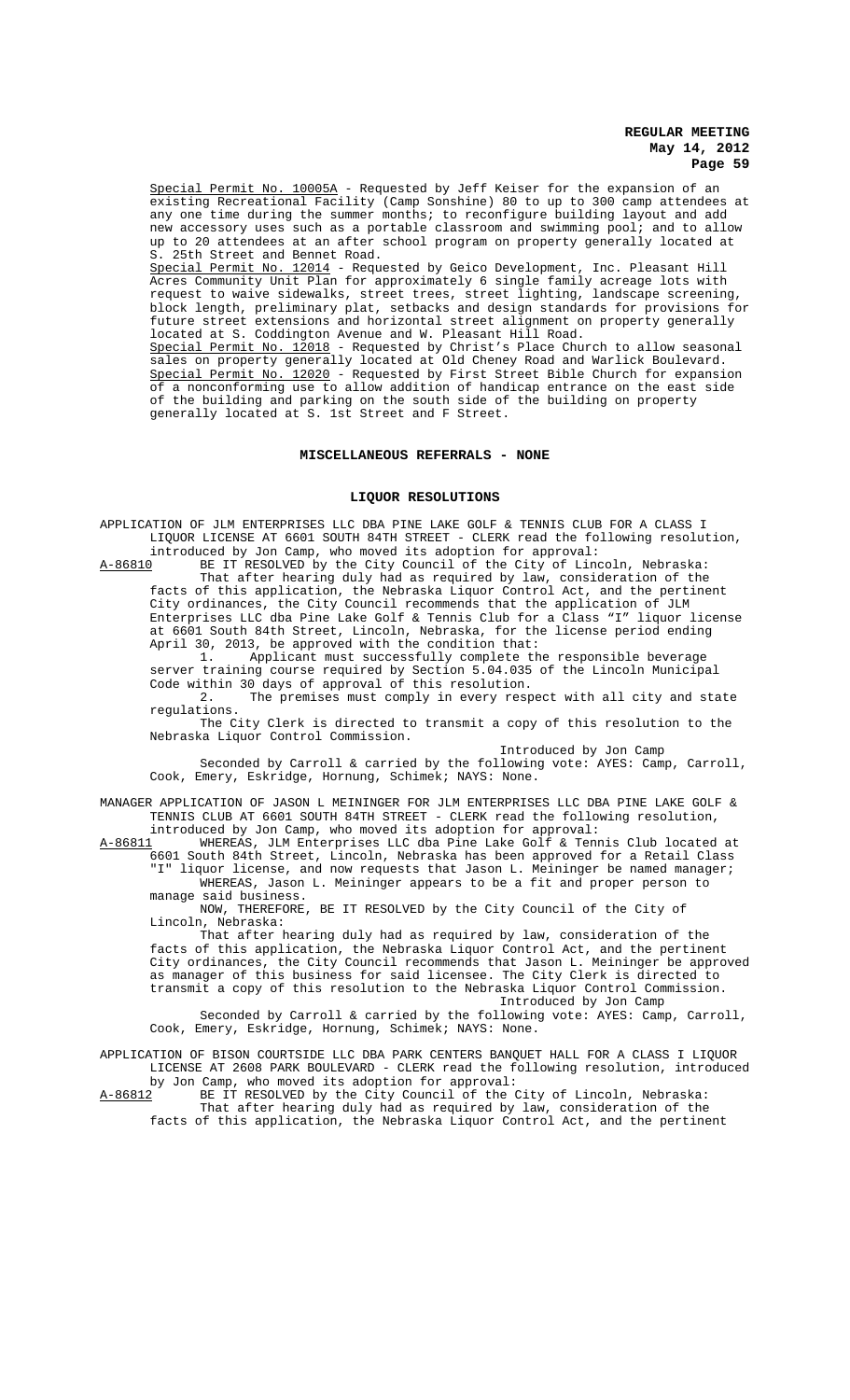City ordinances, the City Council recommends that the application of Bison Courtside LLC dba Park Centers Banquet Hall for a Class "I" liquor license at 2608 Park Boulevard, Lincoln, Nebraska, for the license period ending April 30, 2013, be approved with the condition that:<br>1. Applicant must successfully c

Applicant must successfully complete the responsible beverage server training course required by Section 5.04.035 of the Lincoln Municipal Code within 30 days of approval of this resolution.

2. The premises must comply in every respect with all city and state regulations.

The City Clerk is directed to transmit a copy of this resolution to the Nebraska Liquor Control Commission.

Introduced by Jon Camp

Seconded by Carroll & carried by the following vote: AYES: Camp, Carroll, Cook, Emery, Eskridge, Hornung, Schimek; NAYS: None.

MANAGER APPLICATION OF JOEL W. SCHOSSOW FOR BISON COURTSIDE LLC DBA PARK CENTERS BANQUET HALL AT 2608 PARK BOULEVARD - CLERK read the following resolution, introduced by Jon Camp, who moved its adoption for approval:

A-86813 WHEREAS, Bison Courtside LLC dba Park Centers Banquet Hall located at 2608 Park Boulevard, Lincoln, Nebraska has been approved for a Retail Class "I" liquor license, and now requests that Joel W. Schossow be named manager; WHEREAS, Joel W. Schossow appears to be a fit and proper person to manage said business.

NOW, THEREFORE, BE IT RESOLVED by the City Council of the City of Lincoln, Nebraska:

That after hearing duly had as required by law, consideration of the facts of this application, the Nebraska Liquor Control Act, and the pertinent City ordinances, the City Council recommends that Joel W. Schossow be approved as manager of this business for said licensee. The City Clerk is directed to transmit a copy of this resolution to the Nebraska Liquor Control Commission. Introduced by Jon Camp

Seconded by Carroll & carried by the following vote: AYES: Camp, Carroll, Cook, Emery, Eskridge, Hornung, Schimek; NAYS: None.

APPLICATION OF A.B.H. ENTERPRISES LLC DBA HYLANDER BAR & GRILL FOR THE ADDITION OF A BEER GARDEN MEASURING APPROXIMATELY 18 FEET BY 18 FEET TO THE EAST OF ITS LICENSED PREMISES AT 110 WEST FLETCHER AVE. - CLERK read the following

resolution, introduced by Jon Camp, who moved its adoption for approval: A-86814 BE IT RESOLVED by the City Council of the City of Lincoln, Nebraska:

That after hearing duly had as required by law, consideration of the facts of this application, the Nebraska Liquor Control Act, and the pertinent City ordinances, the City Council recommends that the application of A.B.H. Enterprises LLC dba Hylander Bar & Grill to expand its licensed premises by the addition of a beer garden area measuring approximately 18 feet by 18 feet to the east of the presently licensed premises located at 110 West Fletcher Ave, Lincoln, Nebraska, be approved with the condition that:

1. The applicant obtains a valid special permit, including the parking requirements.<br>2. The prem

The premises complies in every respect with all City and State regulations, specifically the Smoking Regulation Act and the Nebraska Clean Indoor Air Act.

BE IT FURTHER RESOLVED that the City Clerk is directed to transmit a copy of this resolution to the Nebraska Liquor Control Commission. Introduced by Jon Camp

Seconded by Carroll & carried by the following vote: AYES: Camp, Carroll, Cook, Emery, Eskridge, Hornung, Schimek; NAYS: None.

MANAGER APPLICATION OF SAMANTHA PETZOLDT FOR GMRI INC. DBA RED LOBSTER RESTAURANT 236 AT 6540 O STREET - CLERK read the following resolution, introduced by Jon Camp,

who moved its adoption for approval:<br>A-86815 WHEREAS, GMRI Inc. dba Red Lob WHEREAS, GMRI Inc. dba Red Lobster Restaurant located at 6540 O Street, Lincoln, Nebraska has been approved for a Retail Class "C" liquor license, and now requests that Samantha Petzoldt be named manager;

WHEREAS, Samantha Petzoldt appears to be a fit and proper person to manage said business.

NOW, THEREFORE, BE IT RESOLVED by the City Council of the City of Lincoln, Nebraska:

That after hearing duly had as required by law, consideration of the facts of this application, the Nebraska Liquor Control Act, and the pertinent City ordinances, the City Council recommends that Samantha Petzoldt be approved as manager of this business for said licensee upon condition that applicant must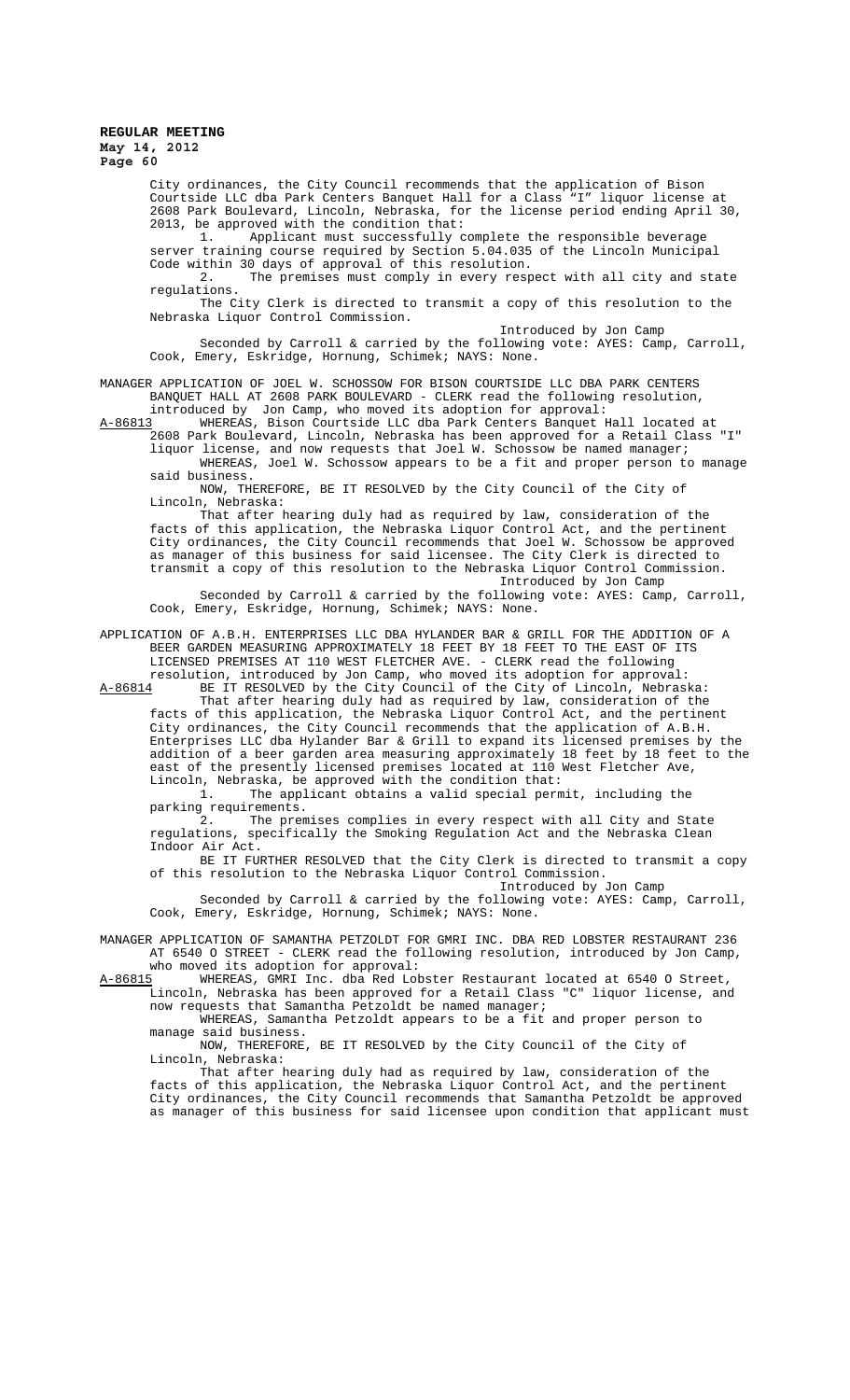successfully complete the responsible beverage server training course required by Section 5.04.035 of the Lincoln Municipal Code within 30 days of approval of this resolution. The City Clerk is directed to transmit a copy of this resolution to the Nebraska Liquor Control Commission.

Introduced by Jon Camp Seconded by Carroll & carried by the following vote: AYES: Camp, Carroll, Cook, Emery, Eskridge, Hornung, Schimek; NAYS: None.

APPLICATION OF R&W BBQ, INC. DBA DICKEY'S BARBECUE PIT FOR A CLASS A LIQUOR LICENSE AT 1226 P STREET - PRIOR to reading:

CAMP Moved to Continue Public Hearing one week to May 21, 2012. Seconded by Carroll & carried by the following vote: AYES: Camp, Carroll, Cook, Emery, Eskridge, Hornung, Schimek; NAYS: None.

MANAGER APPLICATION OF WILLIAM R. CARTER FOR R&W BBQ, INC. DBA DICKEY'S BARBECUE PIT AT 1226 P STREET - PRIOR to reading:

CAMP Moved to Continue Public Hearing one week to May 21, 2012. Seconded by Carroll & carried by the following vote: AYES: Camp, Carroll, Cook, Emery, Eskridge, Hornung, Schimek; NAYS: None.

# ORDINANCES - 2<sup>ND</sup> READING & RELATED RESOLUTIONS (as required)

- CHANGE OF ZONE 12003 APPLICATION OF THE PLANNING DIRECTOR FOR A CHANGE OF ZONE FROM I-1 INDUSTRIAL DISTRICT TO P PUBLIC USE DISTRICT, FROM I-1 INDUSTRIAL DISTRICT TO O-2 SUBURBAN OFFICE DISTRICT, FROM I-1 INDUSTRIAL DISTRICT TO B-4 LINCOLN CENTER BUSINESS DISTRICT, FROM I-1 INDUSTRIAL DISTRICT TO I-2 INDUSTRIAL PARK DISTRICT, FROM H-3 HIGHWAY COMMERCIAL DISTRICT TO P PUBLIC USE DISTRICT, AND FROM B-4 LINCOLN CENTER BUSINESS DISTRICT TO P PUBLIC USE DISTRICT, ON PROPERTY LOCATED IN THE WEST HAYMARKET GENERALLY FROM NORTH 1ST STREET TO NORTH 7TH STREET AND M STREET TO Y STREET (RELATED ITEMS: 12-43, 12-44, 12R-81) Action Date: 5/21/12) - CLERK read an ordinance, introduced by DiAnna Schimek, amending the Lincoln Zoning District Maps adopted by reference and made a part of Title 27 of the Lincoln Municipal Code, pursuant to Section 27.05.020 of the Lincoln Municipal Code, by changing the boundaries of the districts established and shown thereon, the second time.
- CHANGE OF ZONE 12004 AMENDING TITLE 27 OF THE LINCOLN MUNICIPAL CODE RELATING TO THE ZONING CODE BY AMENDING FIGURE 27.35.070(A) WITHIN SECTION 27.35.070 TO REFLECT THE REVISED HEIGHT LIMITS IN THE B-4 LINCOLN CENTER BUSINESS DISTRICT; ADDING A NEW SECTION NUMBERED 27.59.015 TITLED SCOPE OF REGULATIONS TO CLARIFY THAT AIRPORT ZONING REGULATIONS ARE APPLICABLE IN ALL UNDERLYING ZONING DISTRICTS AND APPLY TO BOTH PUBLIC AND PRIVATE ENTITIES; AMENDING SECTION 27.59.040 RELATING TO AIRPORT ZONING HEIGHT RESTRICTIONS TO REPLACE THE METES AND BOUNDS DESCRIPTION WITH A REFERENCE TO THE AIRPORT ZONING MAP; AMENDING SECTION 27.69.035 AND TABLE 1, OFF PREMISES SIGNS, WITHIN SECTION 27.69.040 TO PROHIBIT THE LOCATION OF OFF PREMISES SIGNS IN THE HAYMARKET AND DOWNTOWN AREAS OF THE B-4 LINCOLN CENTER BUSINESS DISTRICT WEST OF 9TH STREET; REPEALING SECTIONS 27.35.070, 27.59.040, AND 27.69.035 AND TABLE 1 WITHIN SECTION 27.69.040 (OFF-PREMISES SIGNS) OF THE LINCOLN MUNICIPAL CODE AS HITHERTO EXISTING; AMENDING THE LINCOLN AIRPORT ZONING MAP DATED FEBRUARY 25, 2002 TO BE CONSISTENT WITH FIGURE 27.35.070(A); AND AMENDING THE LINCOLN CAPITOL ENVIRONS DISTRICT HEIGHT REGULATION MAP TO REFLECT A 57-FOOT HEIGHT REQUIREMENT WEST OF THE CAPITOL (RELATED ITEMS: 12-43, 12-44, 12R-81) ACTION DATE: 5/21/12) - CLERK read and ordinance, introduced by DiAnna Schimek, amending Title 27 of the Lincoln Municipal Code relating to the Zoning Code by amending Figure 27.35.070(a) within Section 27-35-070 to reflect the revised height limits in the B-4 Lincoln Center Business District; adding a new section numbered 27.59.015 titled Scope of Regulations to clarify that airport zoning regulations are applicable in all underlying zoning districts and apply to both public and private entities; amending Section 27.59.040 relating to airport zoning height restrictions to replace the metes and bounds description with a reference to the Airport Zoning Map; amending Section 27.69.035 and Table 1, Off Premises Signs, within Section 27.69.040 to prohibit the location of off premises signs in the Haymarket and Downtown areas of the B-4 Lincoln Center Business District west of  $9^{th}$  Street; repealing Sections 27.35.070, 57.59.040, and 27.69.035 and Table 1 within Section 27.69.040 (Off-Premises Signs) of the Lincoln Municipal Code as hitherto existing; amending the Lincoln Airport Zoning Map dated February 25, 2002 to be consistent with Figure 27.35.070(a); and amending the Lincoln Capitol Environs District Height Regulation Map to reflect a 57-foot height requirement west of the Capitol, the second time.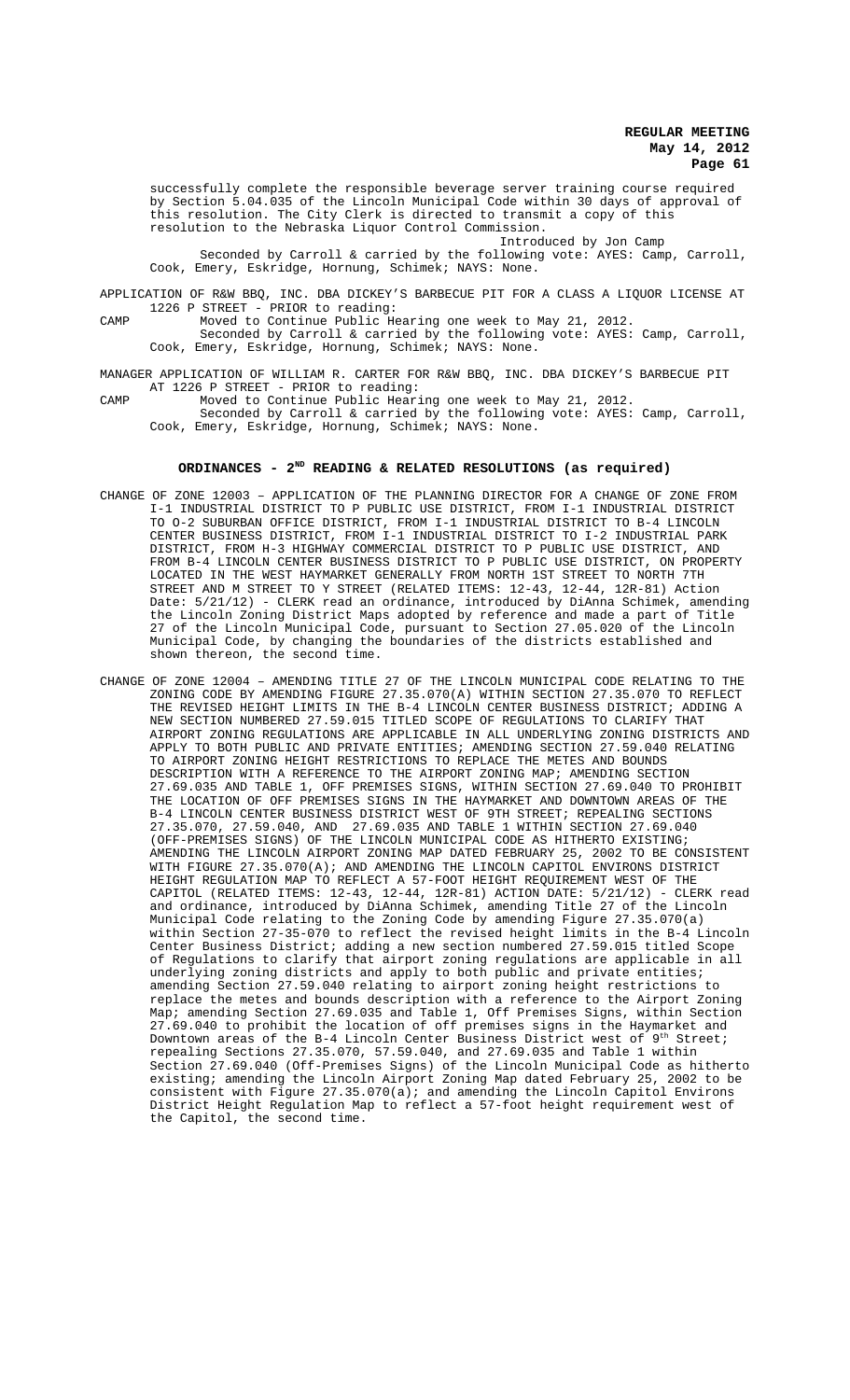- MISC. NO. 12001 AMENDING CHAPTER 3.76, LINCOLN DOWNTOWN DESIGN STANDARDS, OF THE CITY OF LINCOLN DESIGN STANDARDS BY AMENDING SECTION 4.1, SITE DEVELOPMENT, AND SECTION 4.2, BUILDING FEATURES, TO ADDRESS EXTERIOR FEATURES OF PROJECTS REQUIRING BUILDING PERMITS IN THE DOWNTOWN. (RELATED ITEMS: 12-43, 12-44, 12R-81) ACTION DATE: 5/21/12)
- STREET NAME CHANGE 12001 RENAMING THAT PORTION OF SOUTH 83RD STREET WHICH EXTENDS SOUTH FROM THE INTERSECTION OF SOUTH 83RD STREET AND WENDELL WAY, AS SOUTH 83RD BAY - CLERK read an ordinance, introduced by DiAnna Schimek, changing the name of that portion of South 83<sup>rd</sup> Street which extends south from the intersection of South  $83^{\text{rd}}$  Street and Wendell Way, to South  $83^{\text{rd}}$  Bay, as recommended by the Street Name Committee, the second time.
- AMENDING CHAPTER 12.08 OF THE LINCOLN MUNICIPAL CODE RELATING TO PARKS-GENERAL RULES AND REGULATIONS AND TITLE 14 OF THE LINCOLN MUNICIPAL CODE RELATING TO PUBLIC PROPERTY AND PUBLIC WAYS BY AMENDING SECTION 12.08.010 TO REVISE THE DEFINITION OF "PARK" AND TO ADD A DEFINITION FOR "PARK FACILITY"; AMENDING SECTION 12.08.020 TO INCLUDE WHEELCHAIRS AND OTHER POWER-DRIVEN MOBILITY DEVICES AS ACCEPTABLE VEHICLES TO OPERATE IN AREAS OTHER THAN A ROADWAY; AMENDING SECTION 12.08.070 TO PROVIDE THAT IT SHALL BE UNLAWFUL FOR ANY PERSON TO OCCUPY OR BE PRESENT IN A PARK FACILITY DURING ANY HOURS SAID PARK FACILITY IS NOT OPEN TO THE PUBLIC AND TO PROVIDE THAT THE SIDEWALKS ON CENTENNIAL MALL SHALL BE OPEN TWENTY-FOUR HOURS A DAY; AMENDING SECTION 12.08.170 TO INCLUDE A PROHIBITION AGAINST DESTRUCTION AT PARK FACILITIES; AMENDING SECTION 14.40.050, BUILDINGS IN STREET SPACE, TO PROHIBIT THE ERECTION OF ANY TEMPORARY OR PERMANENT BUILDING OR STRUCTURE, INCLUDING TENTS, UPON ANY PUBLIC GROUND WITHOUT A PERMIT; AMENDING SECTION 14.54.010, DEFINITIONS RELATING TO OCCUPANCY ABOVE OR BELOW PUBLIC PROPERTY TO AMEND THE DEFINITION OF "STRUCTURE"; AND AMENDING SECTION 14.54.020 TO CLARIFY THAT A PERMIT IS REQUIRED WHEN ERECTING EITHER A TEMPORARY OR A PERMANENT BUILDING OR STRUCTURE UNDERNEATH, ON, OR ABOVE PUBLIC GROUND - CLERK read an ordinance, introduced by DiAnna Schimek, amending Chapter 12.08 of the Lincoln Municipal Code relating Parks-General Rules and Regulations and Title 14 of the Lincoln Municipal Code relating to Public Property and Public Ways by amending Section12.08.010 to revise the definition of "park" and to add a<br>definition for "park facility"; amending Section 12.08.020 to include "park facility"; amending Section 12.08.020 to include wheelchairs and other power-driven mobility devices as acceptable vehicles to operate in areas other that a roadway; amending Section 12.08.070 to provide that it shall be unlawful for any person to occupy or be present in a park facility during any hours said park facility is not open to the public and to provide that the sidewalks on Centennial Mall shall be open twenty-four hours a day; amending Section 12.08.070 to include a prohibition against destruction at park facilities; amending Section 14.40.050, Buildings in Street Space, to prohibit the erection of any temporary or permanent building or structure, including tents, upon any public ground without a permit; amending Section 14.54.010, definitions relating to Occupancy Above or Below Public Property to amend the definition of "structure"; amending Section 14.54.020 to clarify that a permit is required when erecting either a temporary or a permanent building or structure underneath, on, or above public ground; and repealing Sections 12.08.010, 12.08.020, 12.08.070, 12.08.170, 14.40.050, 14.54.010, and 14.54.020 of the Lincoln Municipal Code as hitherto existing, the second time.

#### **PUBLIC HEARING - RESOLUTIONS**

APPROVING THE DEDICATION OF CERTAIN CITY OWNED PARCELS GENERALLY IN UNION PLAZA, TRAGO PARK, GOVERNMENT SQUARE, JENSEN PARK NORTH ADDITION, AND HOLLINGSWORTH FOR PARK PURPOSES - CLERK read the following resolution, introduced by DiAnna Schimek,

who moved its adoption:<br>A-86816 WHEREAS, the City WHEREAS, the City of Lincoln owns several parcels of property located within or adjacent to the City limits that are utilized and maintained by the Parks and Recreation Department but are not formally dedicated as park land, which properties are legally described as follows:

1. Union Plaza: Outlots A, C, D and E, Antelope Valley 2nd Addition, Lincoln, Lancaster County, Nebraska (See the attached Exhibit A); 2. Trago Park: Lot 2, Antelope Valley Addition, Lincoln, Lancaster County, Nebraska, except a 350' by 150' rectangular area starting at a point of beginning at the centerline of T Street extended to the west edge of the 22nd Street ROW, then proceeding 150' west, then 350' south to the centerline of S Street extended, then 150' east to the west edge of the 22nd Street ROW, then 350' north to the point of beginning (See the attached Exhibit B);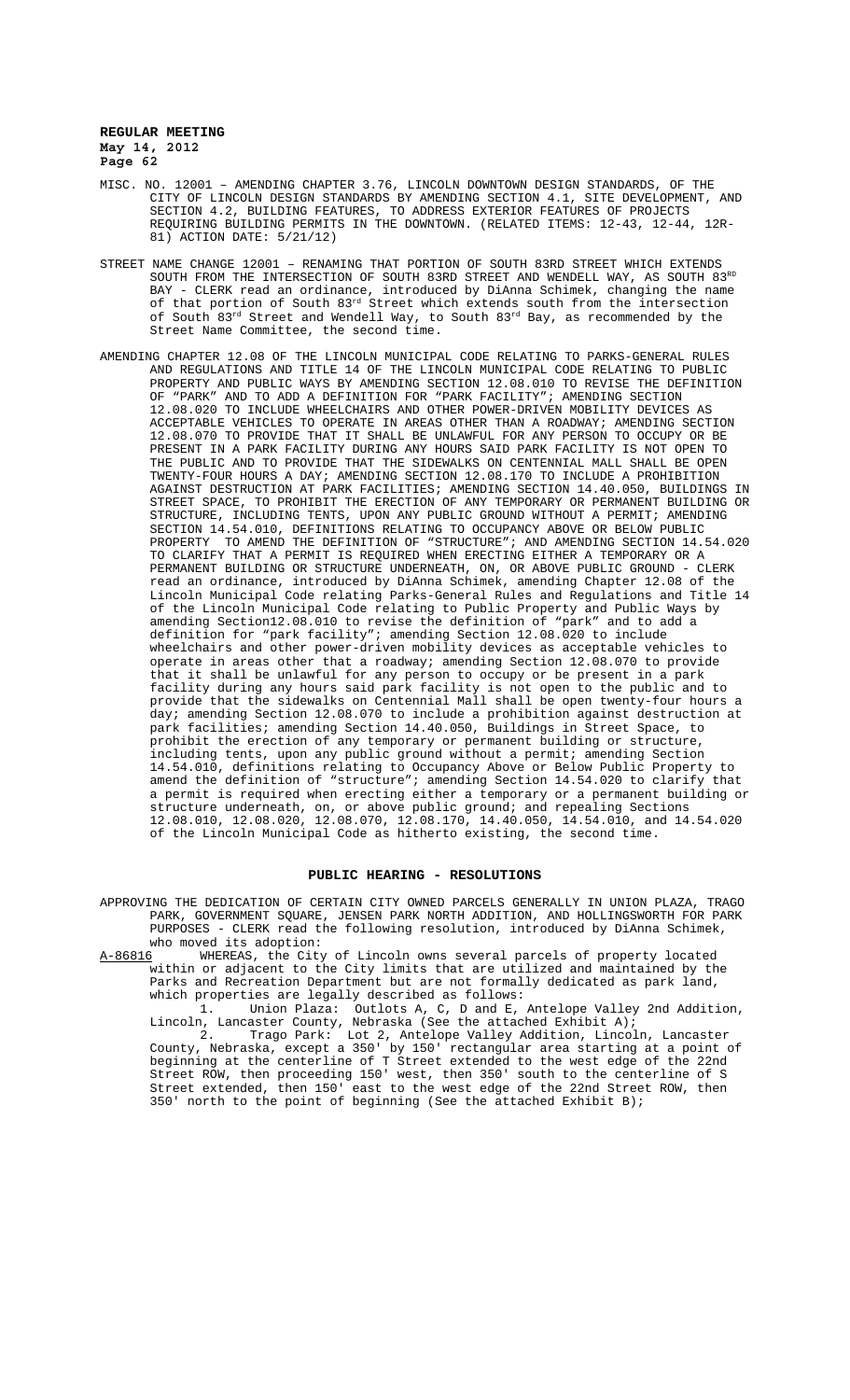3. Government Square: That portion of Lot 2, Old Federal 2nd Addition, Lincoln, Lancaster County, Nebraska, more particularly described as: From a point of beginning at the southeast corner of Lot 2 proceeding 65' north along the west side of the 10th Street ROW, then 100' west, then 65' south to the north edge of the O Street ROW, then 100' east to the point of beginning (See the attached Exhibit C);

4. Jensen Park North Addition: Lot 119, Irregular Tract, located in the Southwest Quarter of Section 23, Township 9 North, Range 7 East of the 6th Principal Meridian, Lancaster County, Nebraska (See the attached Exhibit D);

5. Hollingsworth Property: Lot 165 located in the Southwest Quarter of Section 16, Township 9 North, Range 7 East of the 6th Principal Meridian, Lancaster County, Nebraska (See the attached Exhibit E); and

WHEREAS, dedication of these parcels of land by the City would further accomplish the goals of the Comprehensive Plan relating to parks, trails and open space and preserve the use of the land as park into the future. NOW, THEREFORE, BE IT RESOLVED by the City Council of the City

Lincoln, Nebraska:

That, on behalf of the City of Lincoln, Nebraska, the City Council hereby dedicates the above described properties owned by the City of Lincoln for park purposes.

Introduced by DiAnna Schimek Seconded by Carroll & carried by the following vote: AYES: Camp, Carroll, Cook, Emery, Eskridge, Hornung, Schimek; NAYS: None.

DECLARING THE OFFICIAL INTENT OF THE CITY OF LINCOLN, NEBRASKA TO REIMBURSE CERTAIN EXPENSES IN CONNECTION WITH THE ACQUISITION, PURCHASE AND INSTALLATION OF LIGHT POLES AND A NEW TELEPHONE SYSTEM AND IMPROVEMENTS TO THE CITY'S MUNICIPAL SERVICE CENTER FROM THE PROCEEDS OF THE CITY OF LINCOLN, NEBRASKA CERTIFICATES OF PARTICIPATION - CLERK read the following resolution, introduced by DiAnna Schimek, who moved its adoption:<br>A-86817 A RESOLUTION DECLARING THE

A-86817 A RESOLUTION DECLARING THE OFFICIAL INTENT OF THE CITY OF LINCOLN, NEBRASKA TO REIMBURSE CERTAIN EXPENSES IN CONNECTION WITH (A) THE ACQUISITION, PURCHASE AND INSTALLATION OF (1) LIGHT POLES AND RELATED EQUIPMENT AND (2) A NEW TELEPHONE SYSTEM, AND (B) IMPROVEMENTS TO THE CITY'S MUNICIPAL SERVICE CENTER FROM THE PROCEEDS OF CITY OF LINCOLN, NEBRASKA CERTIFICATES OF PARTICIPATION BE IT RESOLVED by the Council (the "Council") of the City of Lincoln, Nebraska (the "City") as follows:

Section 1. Findings.

(a) The City has begun (1) the acquisition and installation of (A) light poles and related equipment for the lighting of streets and (B) a new telephone system, and (2) the construction of improvements to the City's Municipal Service Center (collectively, the "Project") in the current fiscal year to provide for the health, safety and welfare of its residents.

(b) Pursuant to Section 15-201.02, Reissue Revised Statutes of Nebraska, as amended ("Section 15-201.02"), the City is authorized to enter into installment contracts for the purchase of real and personal property, which contracts need not be restricted to a single year and may provide for the purchase of the property in installment payments to be paid over more than one fiscal year.<br> $(c)$ 

The City anticipates entering into a lease-purchase agreement (the "Lease Agreement") pursuant to its authority under Section 15-201.02 in connection with the Project to finance all or a portion of the costs of the Project through issuance, sale and delivery of Certificates of Participation in the Lease Agreement (the "COPs").

(d) The City anticipates incurring a portion of the costs of the Project prior to the issuance of the COPs and desires to preserve its ability to reimburse such costs under the provisions of the Internal Revenue Code of 1986, as amended (the "Code"), and the applicable regulations thereunder (the "Regulations").<br>(e) The

The Regulations govern the City's use of proceeds derived from the sale of the COPs to reimburse "original expenditures" made by the City prior to the authorization of the COPs. Specifically, the Code requires the City to declare its official intent to reimburse original expenditures made in furtherance of the Project not later than 60 days after payment of such original expenditures. The Code requires that tax-exempt obligations be issued, and a reimbursement allocation be made, from the proceeds of those obligations within 18-months after the later of the date the original expenditure is paid or the Project is placed in service or abandoned, but in no event more than three (3) years after the date the expenditure is paid.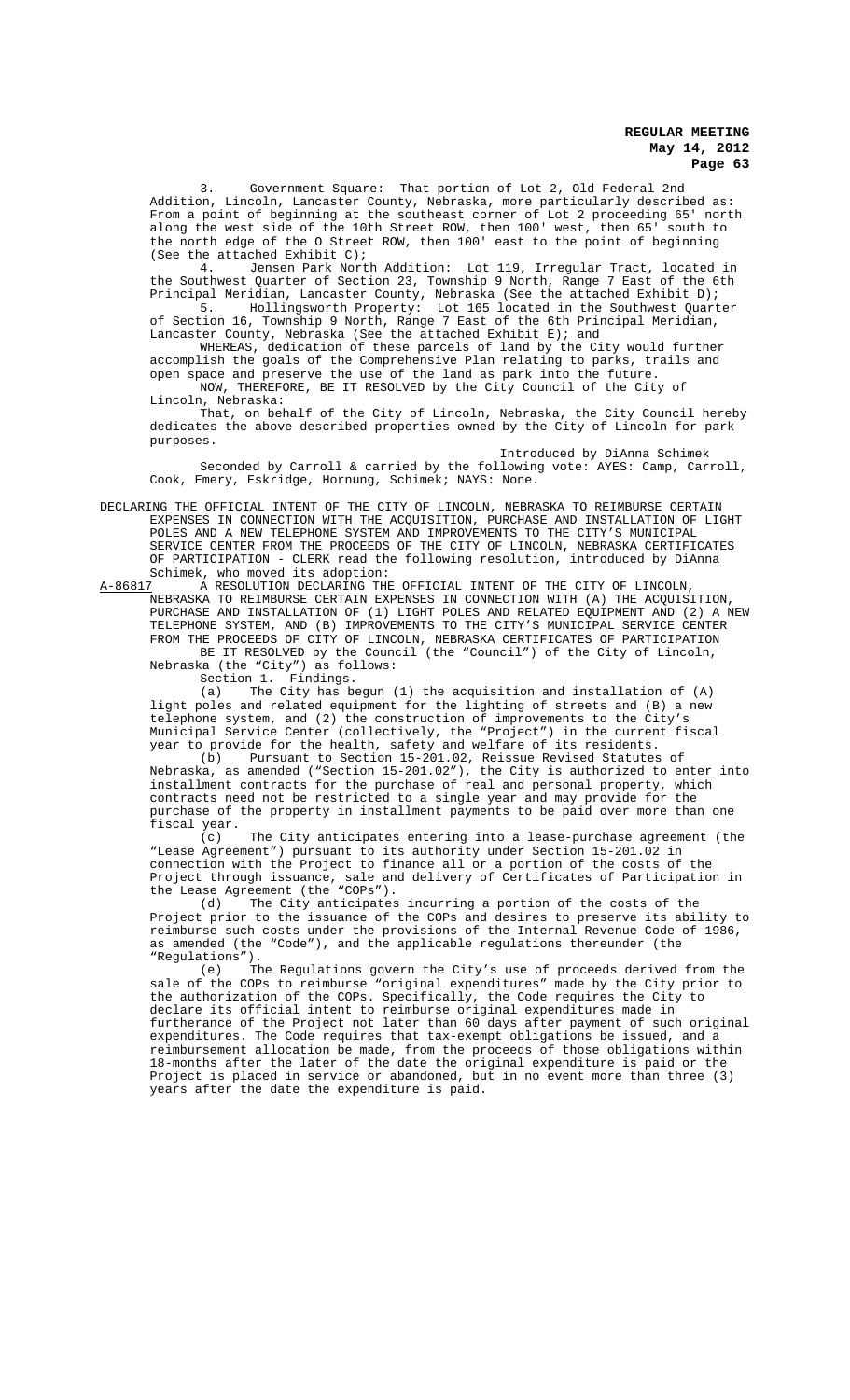(f) It is necessary, desirable, advisable and in the best interests of the City that the requirements of the Regulations be satisfied to preserve the ability of the City to reimburse costs of the Project made by the City from and after the date of the passage and adoption of this Resolution from the proceeds of the COPs.

Section 2. Declaration of Intent and Related Matters.

(a) In accordance with the provisions of this Resolution and Section 1.150-2 of the Regulations, the Council hereby declares the official intent of the City to reimburse all or part of the costs of the Project through the execution and delivery of the Lease Agreement and the issuance of the COPs in connection therewith, the interest portion of which will be excludable from gross income for federal income tax purposes under Section 103 of the Internal Revenue Code of 1986, as amended. Prior to the execution and delivery of the Lease Agreement and the issuance of the COPs, the City is authorized to advance moneys in an amount not to exceed \$7,000,000 for the purposes hereinbefore described.

(b) Except for (i) expenditures to be paid or reimbursed from sources other than the COPs, (ii) "de minimus expenditures" defined under Section 1.150-2(f)(1) of the Regulations, and (iii) "preliminary expenditures" defined under Section 1.150-2(f)(2) of the Regulations, no expenditures made in furtherance of the Project have been paid by the City more than 60 days prior to the adoption of this Resolution.<br>(c) Payments under the

Payments under the Lease Agreement constituting debt service on the COPs will be paid from the City's General Fund.

(d) The COPs will be issued in the amount, and upon the terms and conditions agreed to between or among the City, the lessor under the Lease Agreement and the purchaser(s) of the COPs, as authorized by the Council at a meeting held for such purpose.<br>(e) As of the date of

As of the date of this Resolution, there are no funds of the City reserved, allocated on a long-term basis or otherwise set aside (or reasonably expected to be reserved, allocated on a long-term basis or otherwise set aside) to provide permanent financing for the expenditures related to the Project, other than the contemplated issuance of the COPs.

Section 3. Authorizations.

(a) The Finance Director and the City Controller (each an "Authorized Officer") are hereby authorized to take any further action that is necessary to preserve the ability of the City to reimburse original expenditures made in furtherance of the Project from and after the date of the passage and adoption of this Resolution from the proceeds of the COPs.

(b) The Authorized Officers be, and each of them hereby is, authorized to execute on behalf of the City and to deliver any and all other instruments and documents including, but not limited to, such certificates or instruments as may be required under the terms of this Resolution necessary to be executed and delivered in connection with this Resolution and the approvals made hereby.

(c) An Authorized Officer shall be responsible for making the "reimbursement allocations" described in Section 1.150-2 of the Regulations by transferring the appropriate amount of COPs proceeds to the City accounts used to temporarily finance some or all of the Project. Each allocation must be evidenced by an entry on the official books of the City maintained for the Project and must specifically identify the original expenditure being reimbursed.

Section 4. Ratification. All acts and deeds heretofore done by any officer, employee or agent of the City, on behalf of the City, to preserve the City's ability to reimburse expenditures made in furtherance of the Project with the proceeds of the COPs are hereby ratified, confirmed and approved.

Section 5. Effective Dates. This Resolution will be in full force and effect from and after its passage and adoption by the Council and approval by the Mayor.<br>Section 6.

Conflicting Resolutions Repealed. All resolutions of the Council, or parts thereof, in conflict with the provisions of this Resolution are, to the extent of such conflict, hereby repealed.

Introduced by DiAnna Schimek Seconded by Carroll & carried by the following vote: AYES: Carroll, Cook, Emery, Eskridge, Hornung, Schimek; NAYS: Camp.

APPROVING A CONTRACT AGREEMENT BETWEEN THE CITY OF LINCOLN AND FRED EHRLICH TO PROVIDE ALFALFA BALES FOR THE CITY OF LINCOLN PARKS DEPARTMENT FOR FEED FOR THE ELK AND WHITE TAIL DEER FOR A ONE YEAR TERM WITH THE OPTION TO RENEW FOR THREE ADDITIONAL ONE YEAR TERMS - CLERK read the following resolution, introduced by DiAnna Schimek, who moved its adoption:<br>A-86818 WHEREAS, the City of Lincoln desi

A-86818 WHEREAS, the City of Lincoln desires to issue an Annual Supply contract for Fred Ehrlich to provide alfalfa bales for the City of Lincoln Parks Department for feed for the elk and white tail deer; and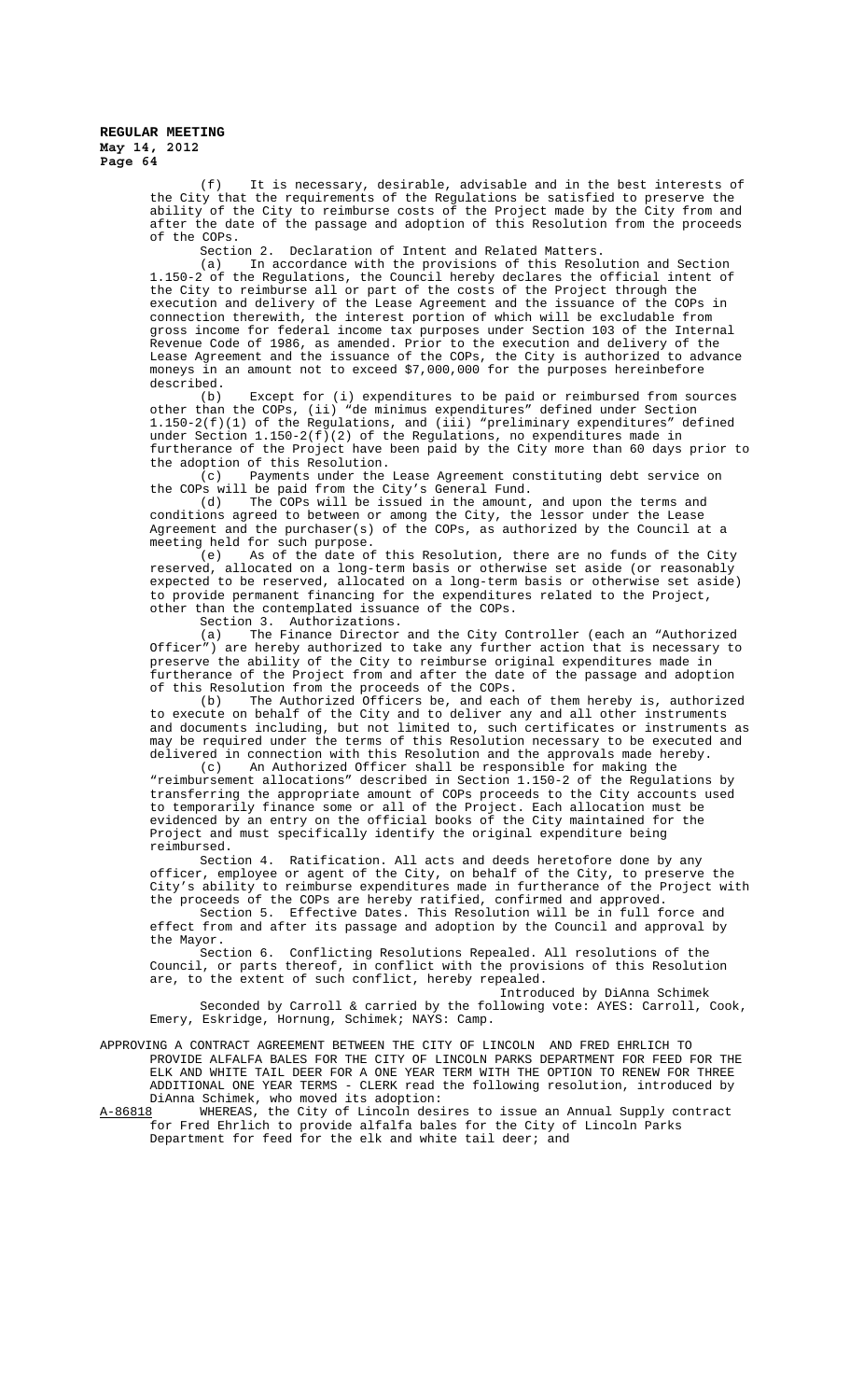WHEREAS, the City's Purchasing Agent issued a request for bids, no bids were received, Fred Ehrlich was contacted as the previous vendor for pricing and was selected as the vendor who could provide all the requested supplies; said bid is attached hereto as Attachment "A"; and

WHEREAS, Fred Ehrlich is an employee of the City of Lincoln and he and/or his family has a significant financial interest in the business of supplying alfalfa bales; and

WHEREAS, pursuant to Lincoln Municipal Code § 2.54.030 any officer or employee, as defined in § 2.54.020, shall make known such interest by filing a sworn disclosure statement with the City Clerk; a copy of said disclosure statement is attached thereto as Attachment "B"; and

WHEREAS, Lincoln Municipal Code § 2.54.040 provides that no contract entered into with the interested officer or employee, as defined in § 2.54.020, will be valid unless approved by resolution of the City Council.

NOW, THEREFORE, BE IT RESOLVED by the City Council of the City of Lincoln, Nebraska:

That the bid of Fred Ehrlich to provide alfalfa bales for the City of Lincoln Parks Department for feed for the elk and white tail deer which is attached hereto as Attachment "A" is hereby accepted and approved and the Purchasing Agent is authorized to purchase the same on behalf of the City.

That the Contract Agreement between the City of Lincoln and Fred Ehrlich for the annual supply of alfalfa bales, pursuant to Quote No. 3924, for a one year term with the option to renew for three additional one year terms, effective upon execution by both parties, upon the terms and conditions as set forth in said Contract Agreement, is hereby approved and the Mayor is authorized to execute the same on behalf of the City of Lincoln.

The City Clerk is directed to return one fully executed copy of this resolution to the Purchasing Department.

Introduced by DiAnna Schimek Seconded by Carroll & carried by the following vote: AYES: Camp, Carroll, Cook, Emery, Eskridge, Hornung, Schimek; NAYS: None.

APPROVING A CONTRACT AGREEMENT BETWEEN THE CITY OF LINCOLN AND NOVARTIS VACCINES AND DIAGNOSTICS, INC. FOR THE ACQUISITION OF VACCINES AS NEEDED FOR A TERM EFFECTIVE UPON EXECUTION BY BOTH PARTIES THROUGH JUNE 30, 2015 - CLERK read the following resolution, introduced by DiAnna Schimek, who moved its adoption:

A-86819 BE IT RESOLVED by the City Council of the City of Lincoln, Nebraska: That the Contract Agreement between the City of Lincoln and Novartis Vaccines and Diagnostics, Inc. for the annual supply for vaccines as needed, pursuant to the Minnesota Multistate Contracting Alliance for Pharmacy (MMCAP) Contract No. MMS11098, for a term effective upon execution by both parties through June 30, 2015, upon the terms and conditions as set forth in said Contract Agreement, is hereby approved and the Mayor is authorized to execute the same on behalf of the City of Lincoln.

Introduced by DiAnna Schimek Seconded by Carroll & carried by the following vote: AYES: Camp, Carroll, Cook, Emery, Eskridge, Hornung, Schimek; NAYS: None.

APPROVING A CONTRACT AGREEMENT BETWEEN THE CITY OF LINCOLN AND 3M COMPANY FOR THE SUPPLY AND DELIVERY OF REFLECTIVE SHEETING FOR A TWO YEAR TERM FROM FEBRUARY 1, 2012 THROUGH JANUARY 31, 2014 - CLERK read the following resolution, introduced by DiAnna Schimek, who moved its adoption:

A-86820 BE IT RESOLVED by the City Council of the City of Lincoln, Nebraska: That the Contract Agreement between the City of Lincoln and 3M Company for the supply and delivery of Reflective Sheeting, pursuant to State of Nebraska Contract Number 13172 OC, for a term from February 1, 2012 through January 31, 2014, upon the terms and conditions as set forth in said Contract Agreement, is hereby approved and the Mayor is authorized to execute the same on behalf of the City of Lincoln.

Introduced by DiAnna Schimek Seconded by Carroll & carried by the following vote: AYES: Camp, Carroll, Cook, Emery, Eskridge, Hornung, Schimek; NAYS: None.

APPROVING A CONTRACT AGREEMENT BETWEEN THE CITY OF LINCOLN AND CAPITAL TOWING, INC. FOR THE ANNUAL REQUIREMENTS FOR CITY OF LINCOLN TOWING AND STORAGE SERVICES,

PURSUANT TO BID NO. 12-006, FOR A FOUR-YEAR TERM WITH AN OPTION TO RENEW FOR ONE ADDITIONAL FOUR-YEAR TERM - PRIOR to reading:

CAMP Moved to Continue Public Hearing three weeks to June 4, 2012. Seconded by Emery & carried by the following vote: AYES: Camp, Carroll, Cook, Emery, Eskridge, Hornung, Schimek; NAYS: None.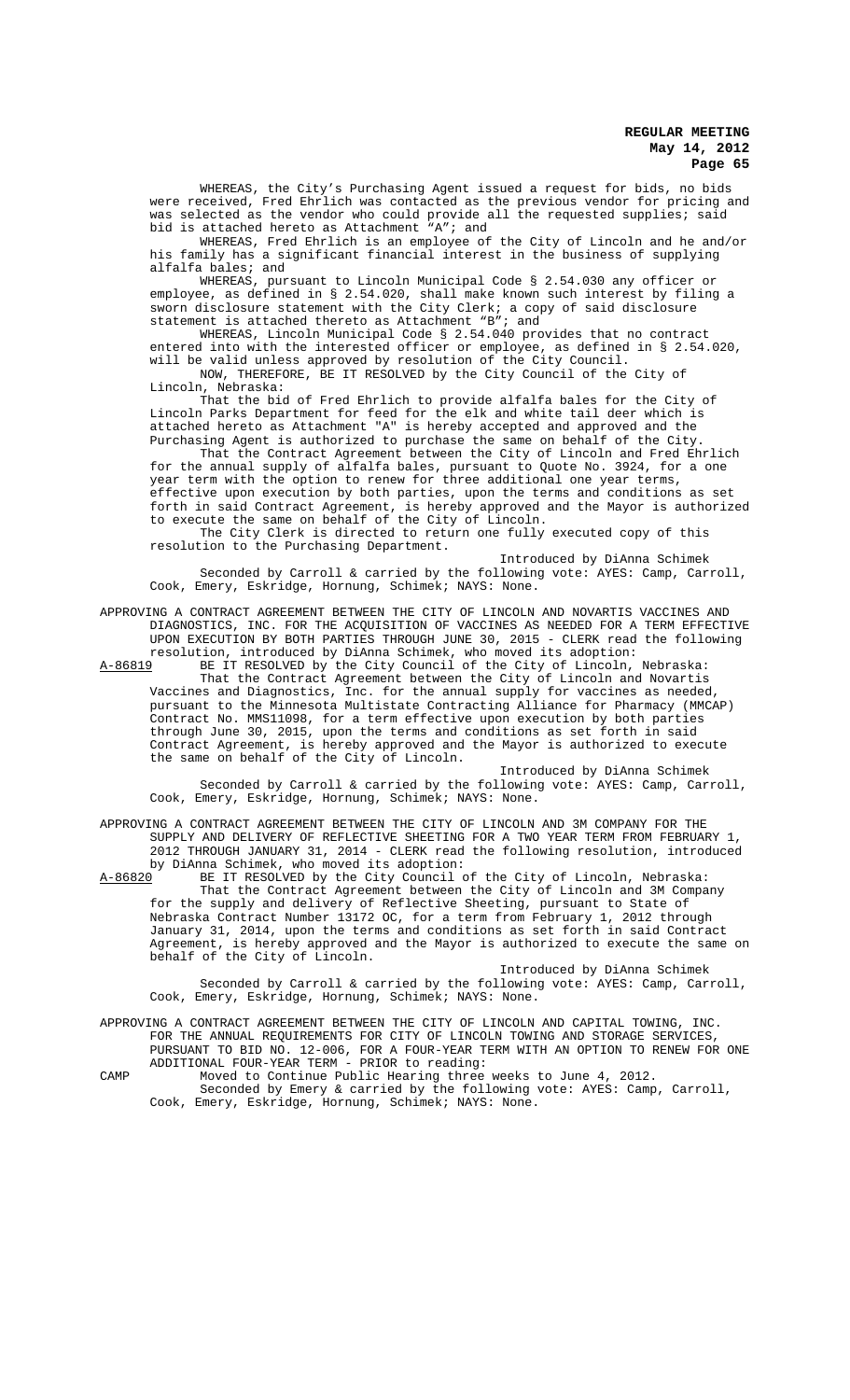ACCEPTING THE REPORT OF NEW AND PENDING CLAIMS AGAINST THE CITY AND APPROVING DISPOSITION OF CLAIMS SET FORTH FOR THE PERIOD OF APRIL 16 - 30, 2012 - CLERK read the following resolution, introduced by DiAnna Schimek, who moved its adoption:<br><u>A-86821</u> BE

BE IT RESOLVED by the City Council of the City of Lincoln, Nebraska: That the claims listed in the attached report, marked as Exhibit "A", dated May 1, 2012, of various new and pending tort claims filed against the City of Lincoln with the Office of the City Attorney or the Office of the City Clerk, as well as claims which have been disposed of, are hereby received as required by <u>Neb. Rev. Stat.</u> § 13-905 (Reissue 1997). The dispositions of claims by the Office of the City Attorney, as shown by the attached report, are hereby approved:

| DENIED CLAIMS        |        | ALLOWED/SETTLED CLAIMS  |            |
|----------------------|--------|-------------------------|------------|
| Amy Emshoff \$598.28 |        | Kimberly Lutz           | \$3,000.00 |
| Lee M. Simmons       | 500.00 | State Farm Insurance    |            |
|                      |        | (Claim #27-7879-983)    | 3,787.47   |
|                      |        | Christopher Wildman     | 5,377.00   |
|                      |        | Mike Furnas             | 237.12     |
|                      |        | Donald D. Welsh         | 169.00     |
|                      |        | Donald Stockley/Matthew |            |
|                      |        | Howe/Technical Services | 6.615.00   |

The City Attorney is hereby directed to mail to the various claimants listed herein a copy of this resolution which shows the final disposition of their claim.

Introduced by DiAnna Schimek Seconded by Carroll & carried by the following vote: AYES: Camp, Carroll, Cook, Emery, Eskridge, Hornung, Schimek; NAYS: None.

AMENDING RESOLUTION NO. A-86318 TO CHANGE THE PORTION OF THE LOCAL GOVERNMENT MISCELLANEOUS EXPENDITURES POLICY REGARDING THE MAYOR'S AWARD OF EXCELLENCE, INCLUDING CHANGES TO THE MONETARY AWARD FROM A U.S. SAVING BOND TO A GIFT CERTIFICATE OF THE SAME MONETARY VALUE FOR THE INDIVIDUAL AND TEAM WINNERS OF

THE MONTHLY AND ANNUAL AWARDS - PRIOR to reading:

COOK Moved MTA #1 to amend Bill No. 12R-82 in the following manner: 1. On Page 9, Line 12, insert the words: <u>or card</u> after the word "certificate".

2. On Page 9, Line 18, insert the words: or card after the word "certificate".

3. On Page 9, Line 21, insert the words: or cards after the word "certificate".

4. On Page 9, Line 22, insert the words: or cards after the word "certificate".

Seconded by Carroll & carried by the following vote: AYES: Camp, Carroll, Cook, Emery, Eskridge, Hornung, Schimek; NAYS: None.

CLERK Read the following amended resolution, introduced by DiAnna Schimek, who moved its adoption:<br>A-86822 WHEREAS, the

WHEREAS, the Local Government Miscellaneous Expenditure Act authorizes the City Council to reimburse expenses incurred by elected and appointed officials, employees,

WHEREAS, the City Council adopted a formal policy in Resolution No. A-77093 passed November 27, 1995, which resolution has been amended from time to time and most recently by Resolution No. A-86318 on May 2, 2011; and WHEREAS, this policy governs educational workshops, conferences, training

programs, official functions, hearings and meetings, registration fees, mileage, meals and lodging, travel expenditures, recognition dinners, plaques, certificates of achievement, and other miscellaneous expenditures; and

WHEREAS, this policy recognizes the various budget limitations, job assignments, and training needs of departments; and

WHEREAS, this policy needs to be updated to reflect current conditions. NOW, THEREFORE, BE IT RESOLVED by the City Council of the City of Lincoln, Nebraska:

That it hereby adopts the following policy governing the expenditure of public funds for payment or reimbursement of actual and necessary expenses incurred by elected and appointed officials, employees, or volunteers.

**I. EXPENSES FOR EDUCATION, TRAINING, OR TRAVEL**

Payment or reimbursement of actual and necessary expenses incurred by elected and appointed officials, employees, or volunteers at educational workshops, conferences, training programs, official functions, hearings, job duties, or meetings whether incurred within or outside of City limits may be reimbursed as herein authorized.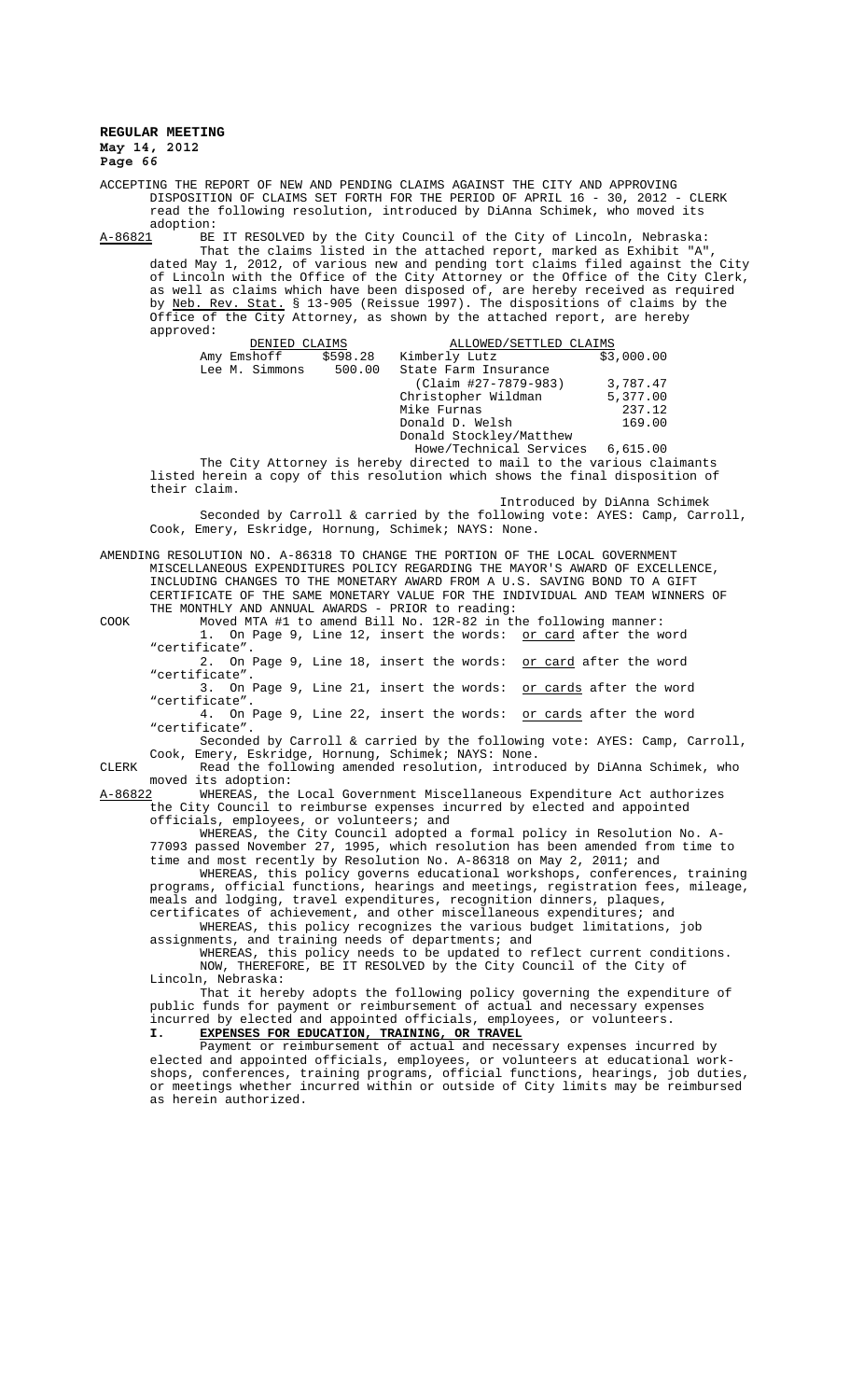Travel expenses, which are defined as those costs a traveler must pay for conducting City business and which are necessary for the purpose of travel, may be approved by the department head. It is understood that not all expenses are automatically reimbursable even if they are addressed in this resolution. Rather, the reimbursement of expenses may vary between departments and employees within a department as determined by the department head. Nothing herein shall be construed as requiring reimbursement of any meal. Under no circumstances will expenses be reimbursed in excess of those identified in this resolution. Anyone authorized to travel for the benefit of the City has a

responsibility to keep accurate, substantiated cost records, except for meals and tips, and to submit expense statements in accordance with this resolution.<br>A. TRANSPORTATION EXPENSES **A. TRANSPORTATION EXPENSES**

- The maximum payable transportation allowance for any motor transportation shall not exceed the actual round-trip cost of coach air fares for that particular trip.
- 1. Air Travel. The latest rates for air travel from the City of Lincoln will be used in calculating all transportation expenses and allowances. Coach fare shall be used. A traveler shall make reservations through a travel agency and charge the tickets to the City of Lincoln; provided, however, a traveler who wishes to take advantage of electronic tickets, shop for the lowest fare on the Internet, or call airlines directly, will be required to personally pay for the tickets and request reimbursement from the City by submitting proper documentation. The City will not advance money for the purchase of airline tickets.
- 2. Motor Vehicles Privately Owned. When the use of a private motor vehicle has been authorized, the owner of the vehicle shall be reimbursed at a mileage rate established by the Mayor in Administrative Regulation No. 4 and as the same may be amended from time to time, for the most direct round-trip route between<br>Lincoln and the place visited. This amount shall not exceed th This amount shall not exceed the coach round-trip fare to and from that point and shall be documented by a City mileage reimbursement form. When more than one eligible employee performs such travel in an authorized private motor vehicle, only one eligible employee may obtain reimbursement for transportation. Lodging, meals, and other expenses for employees other than the employee receiving mileage are allowable en route to the destination if the cost does not exceed coach airfare.
- 3. Local Transportation. Local transportation costs, including such costs as airport limousine and taxi fare (including reasonable tips) may be reimbursed. Expenses for rental cars may be reimbursed when the employee's department head has decided that such rental will serve the best interests of the City. Requests for a rental car must be approved in writing in advance of the trip. Car rentals may be authorized when such rental will be cheaper than taxi fares or when the use of the car permits the traveler to accomplish the purpose of the trip in a more efficient manner.<br>Travel by
- 4. Travel by City Owned Vehicle. A traveler may use a City owned vehicle if the employee's department head has decided that such use will serve the best interests of the City. The traveler may be reimbursed for out-of-pocket expenses, such as gasoline, etc. Receipts must be obtained for all out-of-pocket expenses incurred for a City owned vehicle. Use of the City vehicle shall be restricted to City of Lincoln purposes only, and no private passengers shall be authorized.

**B. LIVING EXPENSES**

- 1. Lodging. Hotel and/or motel lodging should be selected well in advance and should be within a reasonable distance from or at the site of the official meeting place. Reimbursement shall be for a single occupancy rate. Detailed receipts for all lodging costs must be secured.
- 2. Meals. Individuals traveling on City business with an overnight stay will be allowed a daily per diem to cover the cost of meals and tips. The daily per diem amount shall not exceed thirty dollars (\$30.00 - \$7.00 breakfast, \$7.00 lunch, \$16,00 dinner) for most areas in the United States. Other areas in the United States are designated as high-cost areas, qualifying for a daily per diem not to exceed thirty-eight dollars (\$38.00 - \$9.00 breakfast, \$9.00 lunch, \$20.00 dinner). A list of these high-cost areas will be maintained and made available by the City Controller. Each Department's Director will determine whether any reimbursement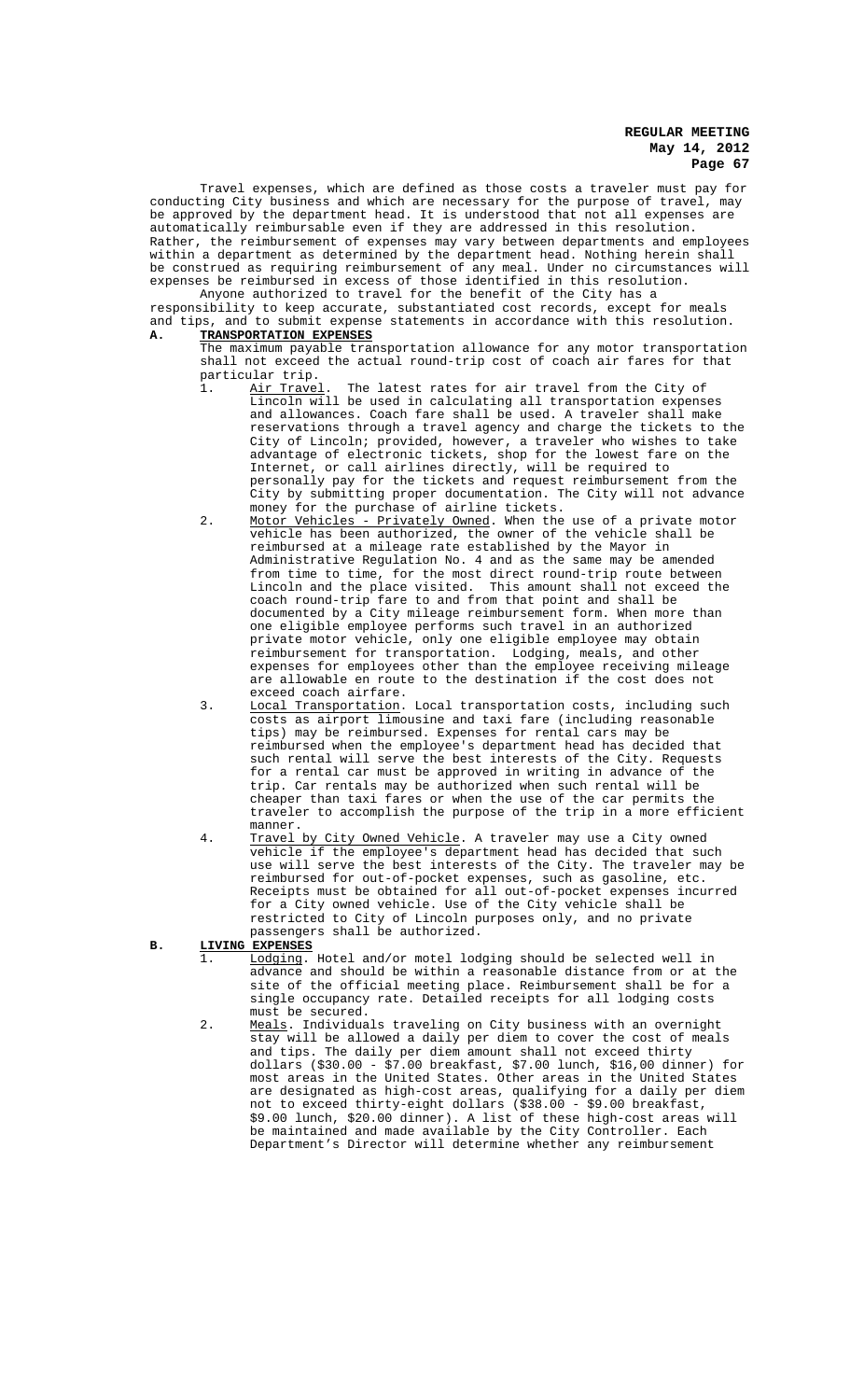> shall be made and the amount of the reimbursement to be made (in compliance with the terms and not to exceed the maximums set above). The City will not reimburse employees for any meal provided by the conference or airline. Additionally, the City will not reimburse employees for any meal where there is no overnight stay.

- 3. Registration Costs. The City will pay in advance, or reimburse an eligible traveler for, the registration fee paid when a receipt for the registration fee is obtained and is included with the travel expense statement. The proper procedure for advance payment of registration is to submit a payment voucher with a copy of the completed registration form or an invoice, payable to the conference, to the Controller's Office in sufficient time to allow a warrant to be drawn and mailed to the conference prior to the deadline for registration.
- 4. Miscellaneous Expenses. Telephone expenses will be allowed only when necessary for City purposes. Expenses for tips should be included with the transportation and meal per diem.
- 5. Disallowance of Expenses. All major expenses including transportation (excluding taxi fares), lodging, and registration fees that are not supported by receipts attached to the travel expense statement may be disallowed for reimbursement at the discretion of the City Controller.

# **C. TRAVEL APPROVAL**

When a department head decides that a trip for an employee is essential for City business, the department head may approve such travel. When the trip is to be taken by the department head, approval of the Mayor shall be obtained. Department heads shall be required to submit to the Mayor's Office a semi-annual report outlining travel requests which have been approved for department employees during that semi-annual time period. The semi-annual report shall list the department employees who were approved for travel; the purpose of the travel; and the budget impact resulting from the travel approvals.

# **D. TRAVEL ADVANCE**

Travel advance for expenses will be granted to approved travelers. When a traveler desires an advance of funds, the department shall submit to the City Controller, a standard claim form itemizing estimated expenses. No travel advance may be considered prior to approval as set out in Section C. No advance may be considered prior to reconciliation of any prior travel advance.

# **E. REIMBURSEMENT PROCEDURES**

- **1. Traveler's Processing of Expenditure Statements**
	- a. Within ten (10) working days after completion of the authorized travel, the traveler shall complete an itemized travel expense statement, attaching all necessary supporting receipts, and other documentation (noncompliance may result in denial of future advances to an employee). Attached documentation should include at least the following: lodging receipt, auto rental receipt (when authorized by department head), and airline itinerary.
	- b. When arrangements are made for airline travel on weekends/Saturdays for purposes of securing lower ticket rates, payment for the hotel and meal costs incurred on the weekend are also authorized as long as the total of the lower airline ticket rate and the weekend hotel/meal costs do not exceed the Sunday/weekday airline ticket costs. It is expected that employees will exercise reasonable judgment to acquire all travel necessities at the lowest reasonable cost to the City. This may include scheduling travel in a way that results in a lower net cost to the City, such as group travel by auto, weekend travel for discount air fares, early ordering of airline tickets for the best discount fares, etc.
- **2. Departmental Processing of Travel Statement of Expenditures** Department heads or their designees shall examine the traveler's expense statements for proper accounting and documentation. They should insure that all necessary supporting documents and/or statements of explanation are attached before signing the travel expense statement.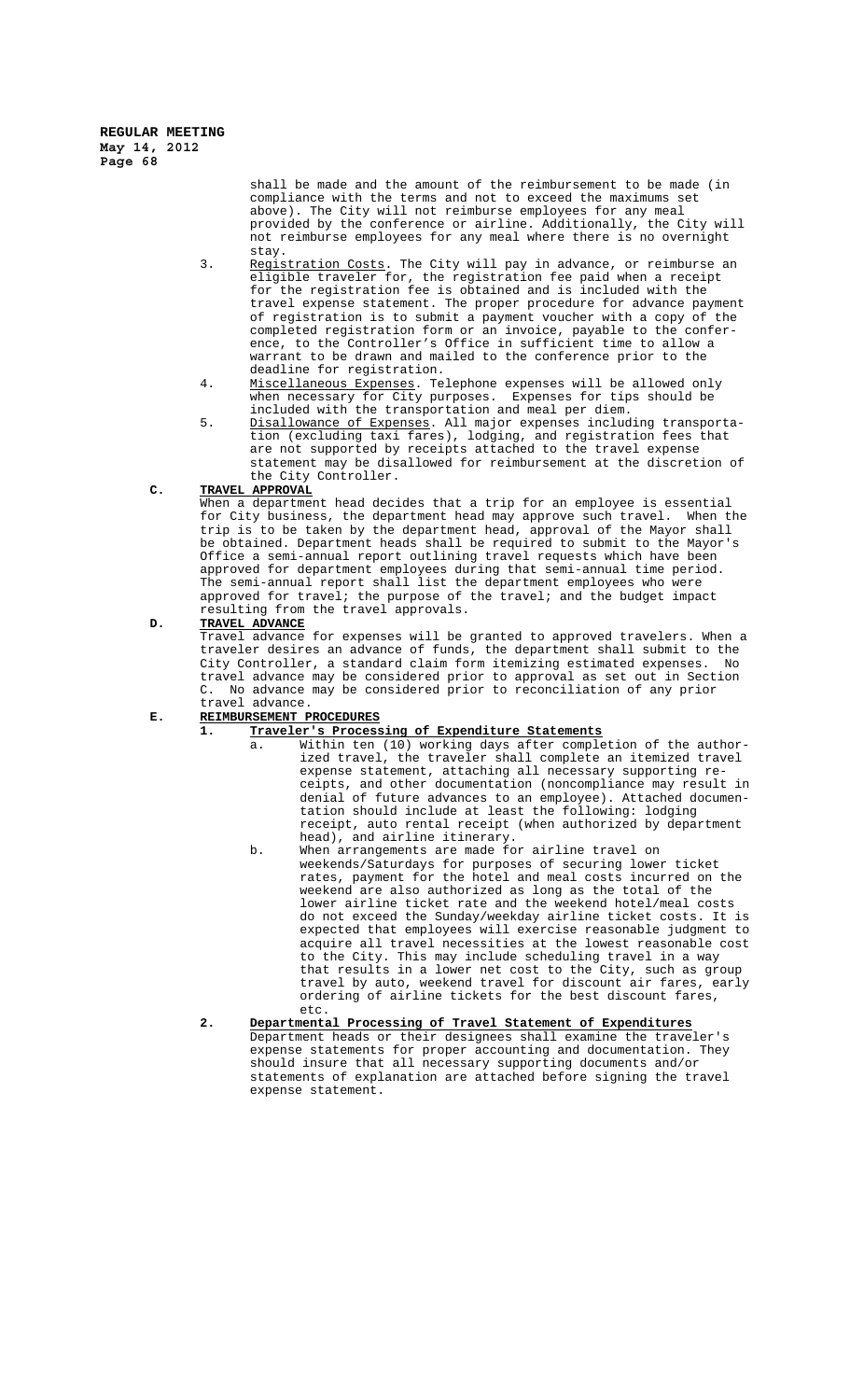#### **3. Finance Department Audit and Payment**

Upon receipt of the request for funds, the Controller shall perform an audit to insure compliance with this resolution. The City Controller is authorized to request and receive additional information on any and all expenses.<br>a. No Travel Advance Drawn. When

- No Travel Advance Drawn. When no travel advance has been<br>made, upon verification of an expense statement submitted upon verification of an expense statement submitted, the City Controller shall process the payment of funds reimbursing the traveler.
- b. <u>Travel Advance Drawn</u>. When a travel advance has been made and the cost of the trip is less than the amount advanced, the traveler shall return the balance of the funds to the shall return the balance of the funds to the City Controller within ten (10) working days after completion of travel. Upon verification of the expense statement by the Controller, a Treasurer's receipt shall be processed to deposit the balance of funds back to the fund from which the original advance was drawn.
- c. Actual Expenses are Equal to Travel Advance. When a travel advance has been made and the actual cost of the trip is equal to the amount of the advance, the procedure outlined in the preceding paragraph (b) shall be followed with the exception that no funds shall be returned by the traveler.
- d. Actual Expenses are More than Travel Advance. When the travel advance has been made and the actual cost of the trip is more than the amount advanced, then upon approval of the expense statement by the department head and verification by the City Controller, a warrant shall be issued to the traveler.

# **II. PLAQUES AND AWARDS**

# **A. The Mayor's Award of Excellence**

The Mayor's Award of Excellence recognizes employees who consistently provide outstanding service and work that demonstrates exemplary personal commitment to the City of Lincoln. **1. Eligibility:**

All employees are eligible except Directors, Mayoral Aides, elected officials. Individuals or teams of employees are eligible for monthly or annual awards. Entire departments, divisions or sections are not eligible as a team.

# **2. Nomination Procedure:**

Employees or teams may be nominated by supervisors, contemporaries, subordinates, and the general public. Nominations shall be submitted by completing the Mayor's Award of Excellence Form. Nomination forms will be available from department heads, the City Personnel Office, or employee bulletin boards or at http://www.lincoln.ne.gov /city/person/city/index.htm. Team nominations should be specific as to each member's involvement. Additional supporting documentation such as correspondence relating to the employee's or team's performance by other City employees may be attached. All nominations must be signed by the employee's or team's department head or appropriate designee. Said signature indicates that the nomination has been validated. Nominations that are not validated must be returned to the person making the nomination within thirty (30) days. All completed nomination forms need to be returned to the City Personnel Office by the fifth (5th) day of the month for the following month's award.

## **3. Nomination Criteria:**

Employees or teams may be nominated for the award based on any of the following criteria:<br>Safety: ..<br>ractices safety on the job and promotes and

| ⊃u⊥⊂cy∙          | Fractices sarely on the job and promotes and                                                        |
|------------------|-----------------------------------------------------------------------------------------------------|
|                  | encourages others to do the same.                                                                   |
| Productivity:    | Always gives the best of oneself and                                                                |
|                  | encourages and promotes co-workers to perform                                                       |
|                  | their best.                                                                                         |
| Loss Prevention: | Demonstrates wise use of City resources and<br>makes recommendations that result in substan-        |
|                  | tial savings to the City outside the normal                                                         |
|                  | course of expected job functions.                                                                   |
|                  | Customer Relations: Represents the City with a positive attitude,                                   |
|                  | takes pride in one's work, and encourages co-                                                       |
|                  | workers to do the same.                                                                             |
| Valor:           | Performs an act of bravery, which may include<br>life-saving, above and beyond the call of<br>duty. |
|                  |                                                                                                     |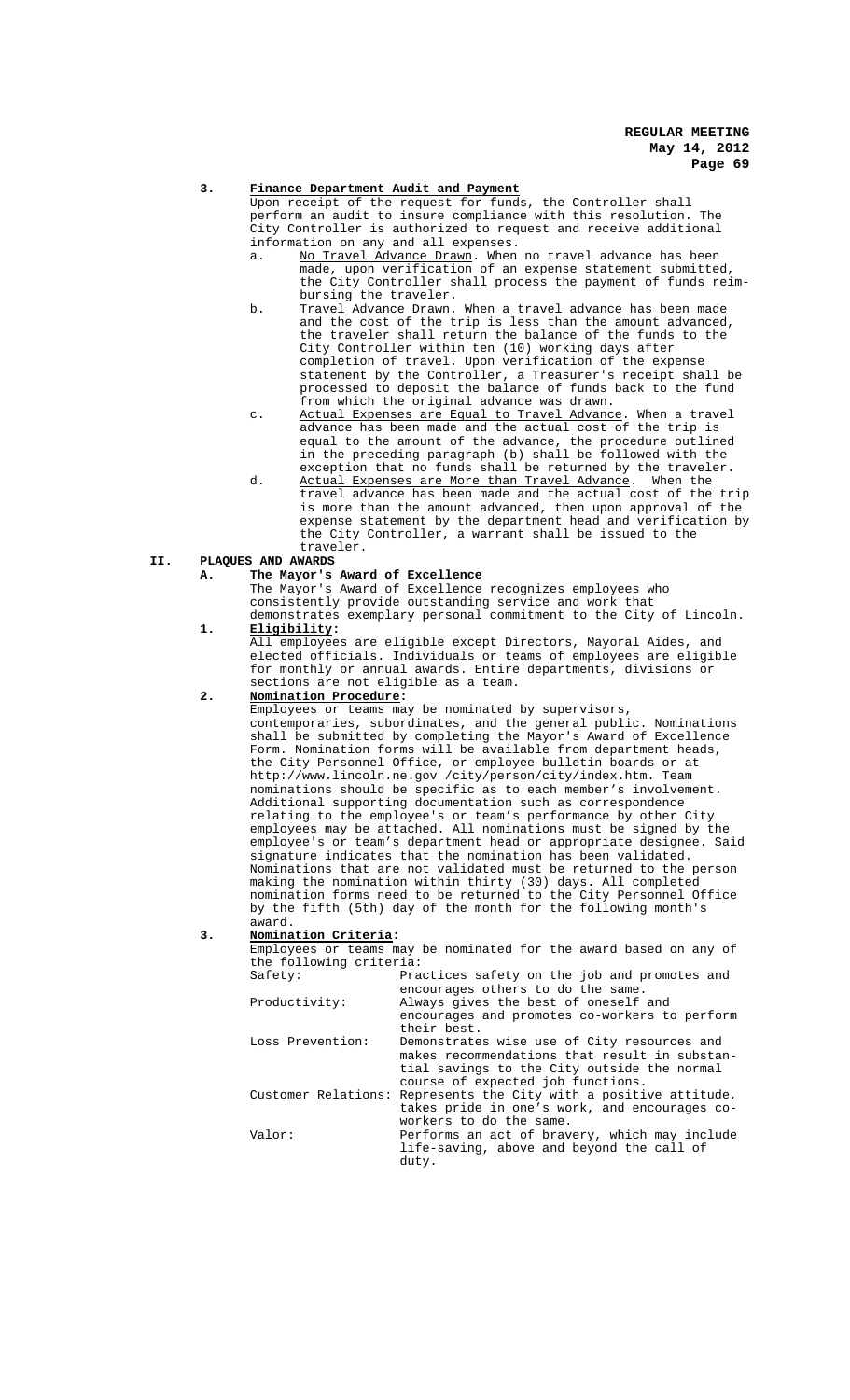> Consideration may also be given to nominations that demonstrate that the accomplishment was self-initiated and/or that the accomplishment was outside of the nominee's job description.

# **4. Selection Process:**

All validated nominations will be reviewed by the Mayor's Award of Excellence Committee. The committee may select no more than one (1) individual or team based on selection criteria in this section. Nominees will be eligible for three (3) months. Employees or teams will not be able to receive the monthly award more than once in any consecutive twelve (12) months. If a member of a new team has been previously selected for a monthly award, it will not nullify the team's eligibility to win an award. However, a previous winner cannot receive the monetary award and day off but still can be recognized. A winner will be selected by a majority vote of membership present subject to quorum. An employee or team does not have to receive the Monthly Award to be eligible for the Mayor's Annual Award of Excellence.

# **5. Award Recognition:**

All individuals/teams nominated will receive a letter and certificate. All individual monthly winners and team winners (five or less members) will be presented a one hundred dollar (\$100) U.S. Savings Bond (cost fifty dollars (\$50)) gift certificate card valued at fifty dollars (\$50), one day off with pay, and a plaque not to exceed a cost of fifty dollars (\$50). In the event team winners have greater than five members, there will be no monetary award; however, the team members will each receive one day off with pay and a plaque not to exceed a cost of fifty dollars (\$50). The Mayor's Annual Award of Excellence Recipient will receive a <del>five hundred dollar (\$500) U.S. Savings Bond (cost</del> of two hundred fifty dollars (\$250)) gift certificate or card valued at two hundred fifty dollars (\$250), two (2) days off with pay, and a plaque not to exceed a cost of one hundred dollars  $(\text{$}100)$ . When the annual award recipient is a team, the  $\text{$}500$ savings bond \$250 gift certificate or cards will be divided equally among members. When it is impossible to divide the <del>bond</del> gift certificate or cards equally due to purchase increment issue price, the division will be made as close to the \$250 <del>purchase price</del> <u>value</u> as possible, without going over. In the event the team winners have greater than five members, there will be no monetary award. Each team member will receive two days off with pay and a plaque not to exceed a cost of \$100. The Mayor's Annual Award of Excellence committee may recommend Annual Honorable Mention Recipients who would receive a plaque not to exceed a cost of fifty dollars (\$50). Recommendations for the annual award will be forwarded to the Mayor for consideration and approval. All awards will be presented before the City Council. The Mayor's Monthly Award of Excellence may be presented every month and the Mayor's Annual Award of Excellence will be presented once every calendar year. All monetary awards will be considered compensation and subject to normal withholding and all applicable IRS regulations.

## **6. Mayor's Award of Excellence Committee:**

The committee is made up of one (1) representative from each union, and a non-union representative appointed by the Mayor. Representatives will be appointed by September thirtieth (30th) of each year. The term of the committee members will be for two (2) years. A committee member shall serve no more than two (2) consecutive terms. If a committee member is unable to complete his/her term, another appointee will finish the term. Three his/her term, another appointee will finish the term. consecutive absences or four (4) absences in a calendar year will result in notification to the respective bargaining unit. **7. Administration:**

- a. The Personnel Department will oversee the Mayor's Award of Excellence Program.
- b. The City reserves the right to rescind this policy at any time.
- c. This program should not be interpreted as a negotiable item.<br>d. The costs incurred to purchase  $\sigma$  U.S. Savings Bond the gift d. The costs incurred to purchase <del>a U.S. Savings Bond</del> <u>the qift</u>
- certificate and to fund the day(s) off with pay will be charged to the employee's department budget.
- e. The costs incurred to purchase the plaques and awards and other expenditures will be charged to the Personnel Department budget.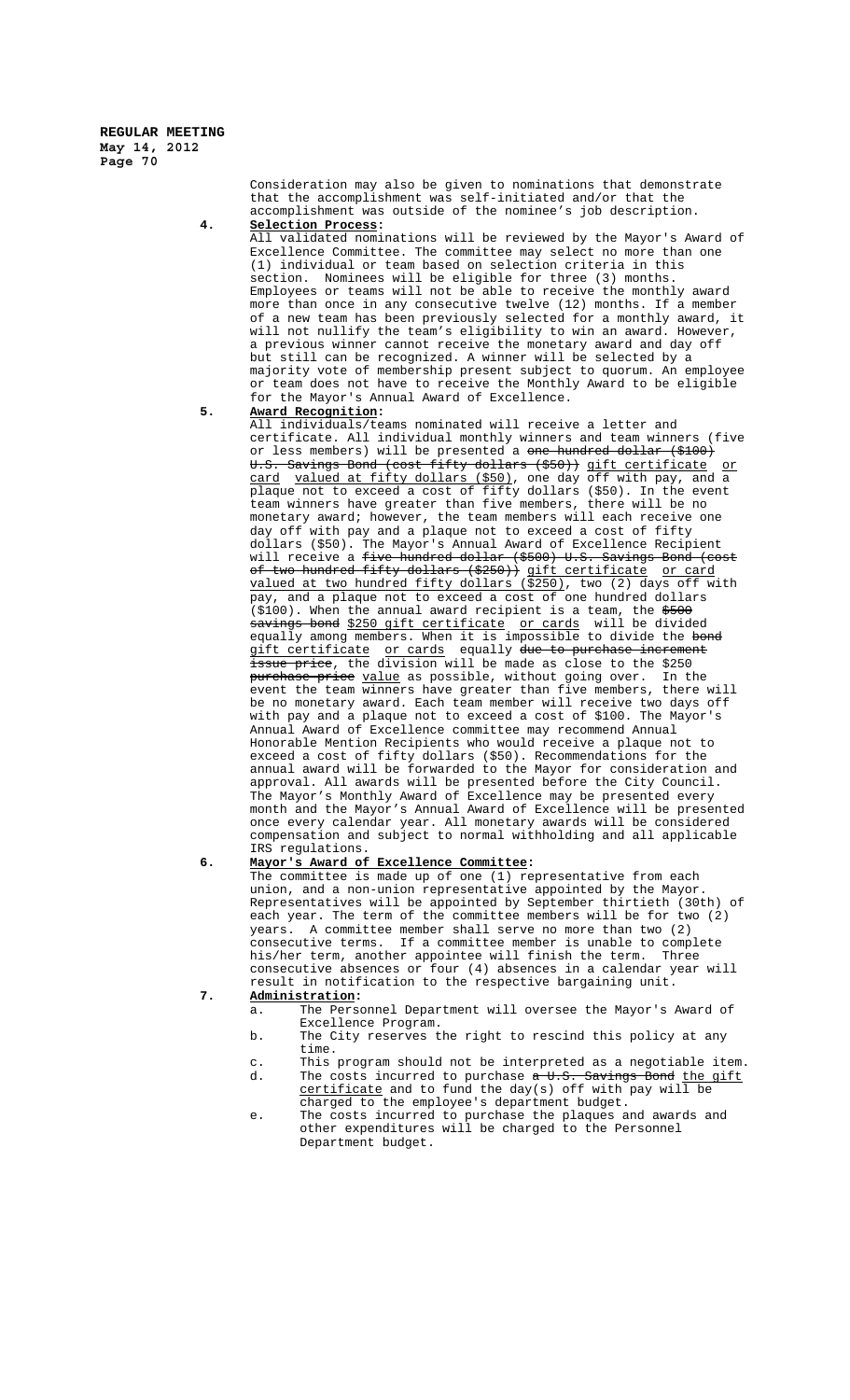f. An individual or team winner will be chosen every month by the Mayor's Award of Excellence Committee when four or more members are present.

# **B. Other Plaques and Awards**

Employees, appointed officials, and volunteers may be given plaques, certificates of achievement, or items of value provided the cost shall exceed one hundred dollars (\$100.00) in value, notwithstanding mandated recognition under federal volunteer programs. Such awards shall recognize outstanding service and must be approved in advance by the employee's department head, the Mayor, or by the City Council. Such awards recognizing safety achievements must be approved in advance by the safety committee.<br>III. MISCELLANEOUS

#### **III. MISCELLANEOUS**

# **A. Employee Appreciation - Development Days**

Within each calendar year, all departments may conduct an employee development-appreciation day for the purpose of education, planning, and department betterment.

#### **B. Recognition Dinners/Meals**

Each year recognition dinners/meals may be held for elected and appointed officials, employees, or volunteers of the local government. The maximum cost per person for such dinner shall not exceed twenty-five dollars (\$25.00). An annual recognition dinner/meal may be held separately for employees of each department or separately for volunteers or any of them in combination.

#### **C. Expenses of Spouses**

Nothing in this resolution shall authorize the expenditure of funds to pay for any expenses incurred by the spouse of an elected or appointed official, employee, or volunteer unless the spouse is also an elected or appointed official, employee, or volunteer of the local government and such expenditure has been authorized as set out herein.

### **D. Meals for Council Members**

Authorized expenditures shall not include expenditures for meals of paid members of the City Council while attending a public meeting of the Council unless it is a joint meeting with one or more other governing bodies. BE IT FURTHER RESOLVED that Resolution No. A-84590 adopted by the City

Council on October 22, 2007 as hitherto existing, be and the same is hereby repealed.

Introduced by DiAnna Schimek Seconded by Carroll & carried by the following vote: AYES: Camp, Carroll, Cook, Emery, Eskridge, Hornung, Schimek; NAYS: None.

COMP. PLAN CONFORMANCE NO. 12003 - ADOPTING AND APPROVING THE PROPOSED AMENDMENT TO THE LINCOLN CENTER REDEVELOPMENT PLAN WHICH AMENDS THE ENTERTAINMENT CENTER/OLD FEDERAL BUILDING REDEVELOPMENT PROJECT TO ADD NEW AREAS, ADD NEW PROJECTS AND TO RENAME AS "ENTERTAINMENT CENTER/OLD FEDERAL BUILDING/RETAIL CORRIDOR REDEVELOPMENT PROJECT" TO INCLUDE ALL RIGHTS-OF-WAY FOR RETAIL REVITALIZATION AND STREET/STREETSCAPE IMPROVEMENTS GENERALLY LOCATED BETWEEN NORTH 7TH STREET AND NORTH 17TH STREET, FROM O TO Q STREETS - CLERK read the following resolution, introduced by DiAnna Schimek, who moved its adoption:

A-86823 WHEREAS, the City Council on October 22, 1984, adopted Resolution No. A-69713 finding an area generally bounded by "R" Street, 17th Street, "S" Street, and 7th Street to be blighted, and on October 19, 1987, adopted Resolution No.

A-71701 finding said area to be blighted and substandard as defined in the Nebraska Community Development Law (Neb. Rev. Stat. § 18-2101, et seq. as amended) and in need of redevelopment; and

WHEREAS, The City Council has previously adopted the Lincoln Center Redevelopment Plan (hereinafter the "Plan") including plans for various redevelopment projects within said area in accordance with the requirements and procedures of the Nebraska Community Development Law; and now desires to modify said Plan by amending the "Entertainment Center/Old Federal Building Redevelopment Project" to add new areas, add new projects, and to rename the Project as "Entertainment Center/Old Federal Building/Retail Corridor Redevelopment Project" for retail revitalization and street/streetscape improvements generally located between North 7th Street and North 17th Street between O Street and Q Street; and

WHEREAS, the Director of the Urban Development Department has filed with the City Clerk modifications to the Redevelopment Plan contained in the document entitled "Proposed Amendments to the Lincoln Center Redevelopment Plan (Entertainment Center/Old Federal Building/Retail Corridor Redevelopment Project)" which is attached hereto, marked as Attachment "A", and made a part hereof by reference, and has reviewed said plan and has found that it meets the conditions set forth in Neb. Rev. Stat. § 18-2113 (Reissue 2007); and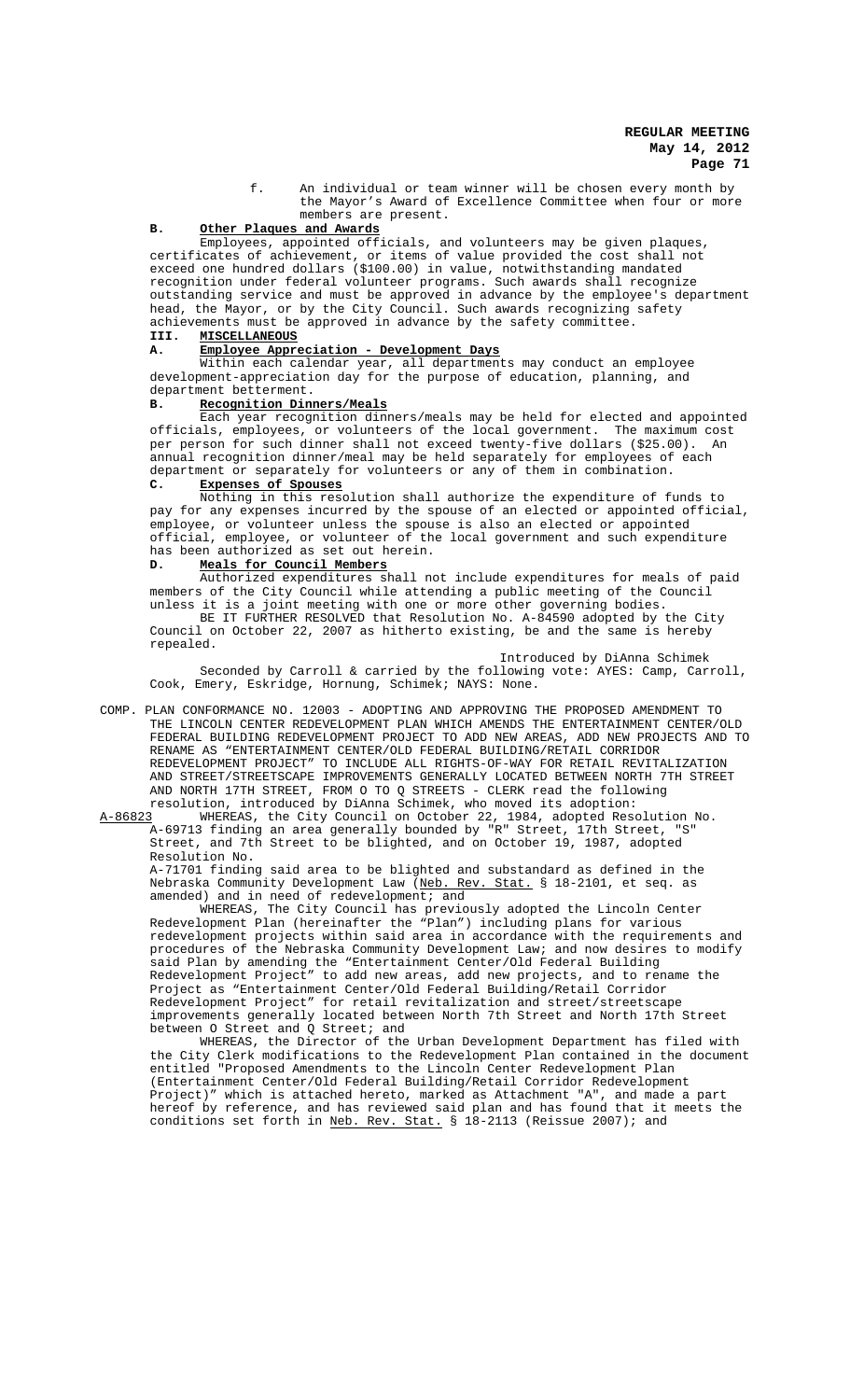> WHEREAS, on April 20, 2012, a notice of public hearing was mailed postage prepaid to all registered neighborhood associations located in whole or in part within one mile radius of the area to be redeveloped setting forth the time, date, place and purpose of the public hearing to be held on May 2, 2012 before the Lincoln City - Lancaster County Planning Commission regarding the proposed amendments to the Entertainment Center/Old Federal Building/Retail Corridor Redevelopment Project, a copy of said notice and list of said registered neighborhood associations having been attached hereto as Attachment "B" and "C" respectively; and

> WHEREAS, on May 4, 2012 a notice of public hearing was mailed postage prepaid to the foregoing registered neighborhood associations setting forth the time, date, place, and purpose of the public hearing before the City Council to be held on May 14, 2012, regarding the proposed Entertainment Center/Old Federal Building/Retail Corridor Redevelopment Project, a copy of said notice having been attached hereto as Attachment "D"; and

> WHEREAS, on April 27, 2012 and May 4, 2012 a Notice of Public Hearing was published in the Lincoln Journal Star newspaper, setting the time, date, place and purpose of the public hearing to be held on May 14, 2012 regarding the proposed Entertainment Center/Old Federal Building/Retail Corridor Redevelopment Project for said blighted and substandard area, a copy of such notice having been attached hereto and marked as Attachment "E"; and

> WHEREAS, said proposed Amendments to the Lincoln Center Redevelopment Plan to amend the Entertainment Center/Old Federal Building/Retail Corridor Redevelopment Project have been submitted to the Lincoln-Lancaster County Planning Commission for review and recommendations, and said Planning Commission on May 2, 2012 found the Plan Amendments to be in conformance with the Comprehensive Plan and recommended approval thereof; and

> WHEREAS, on May 14, 2012 in the City Council chambers of the County-City Building, 555 South 10th Street, Lincoln, Nebraska, the City Council held a public hearing relating to the proposed modifications to the Redevelopment Plan and all interested parties were afforded at such public hearing a reasonable opportunity to express their views respecting said proposed modifications to the redevelopment plan; and

> WHEREAS, the City Council has duly considered all statements made and materials submitted relating to said proposed modifications to the redevelopment plan.

NOW, THEREFORE, IT IS FOUND AND DETERMINED by the City Council of the City of Lincoln, Nebraska as follows:<br>1. That the Entertainment O

1. That the Entertainment Center/Old Federal Building/Retail Corridor Redevelopment Project is described in sufficient detail and is designed with the general purpose of accomplishing a coordinated, adjusted and harmonious development of the City and its environs which will promote the general health, safety and welfare, sound design and arrangement, the wise and efficient expenditure of public funds, and the prevention of the recurrence of unsanitary or unsafe dwelling accommodations or conditions of blight.

2. That incorporating the Entertainment Center/Old Federal Building/Retail Corridor Redevelopment Project into the Redevelopment Plan is feasible and in conformity with the general plan for the development of the City of Lincoln as a whole and said Plan is in conformity with the legislative declarations and determinations set forth in the Community Development Law.<br>3. That the substandard and blighted conditions in the Entertainm

That the substandard and blighted conditions in the Entertainment Center/Old Federal Building/Retail Corridor Redevelopment Project Area are beyond remedy and control solely by regulatory process and the exercise of police power and cannot be dealt with effectively by the ordinary operations or private enterprise without the aids provided by the Community Development law, specifically including Tax Increment Financing.<br>4 That elimination of said substanda

That elimination of said substandard and blighted conditions under the authority of the Community Development Law is found to be a public purpose and in the public interest.

5. That the Entertainment Center/Old Federal Building/Retail Corridor Redevelopment Project would not be economically feasible without the use of tax-increment financing.

6. That the costs and benefits of the redevelopment activities, including costs and benefits to other affected political subdivisions, the economy of the community, and the demand for public and private services have been analyzed by the City Council as the governing body for the City of Lincoln and have been found to be in the long-term best interest of the City of Lincoln. NOW, THEREFORE, BE IT RESOLVED by the City Council of the City of

Lincoln, Nebraska: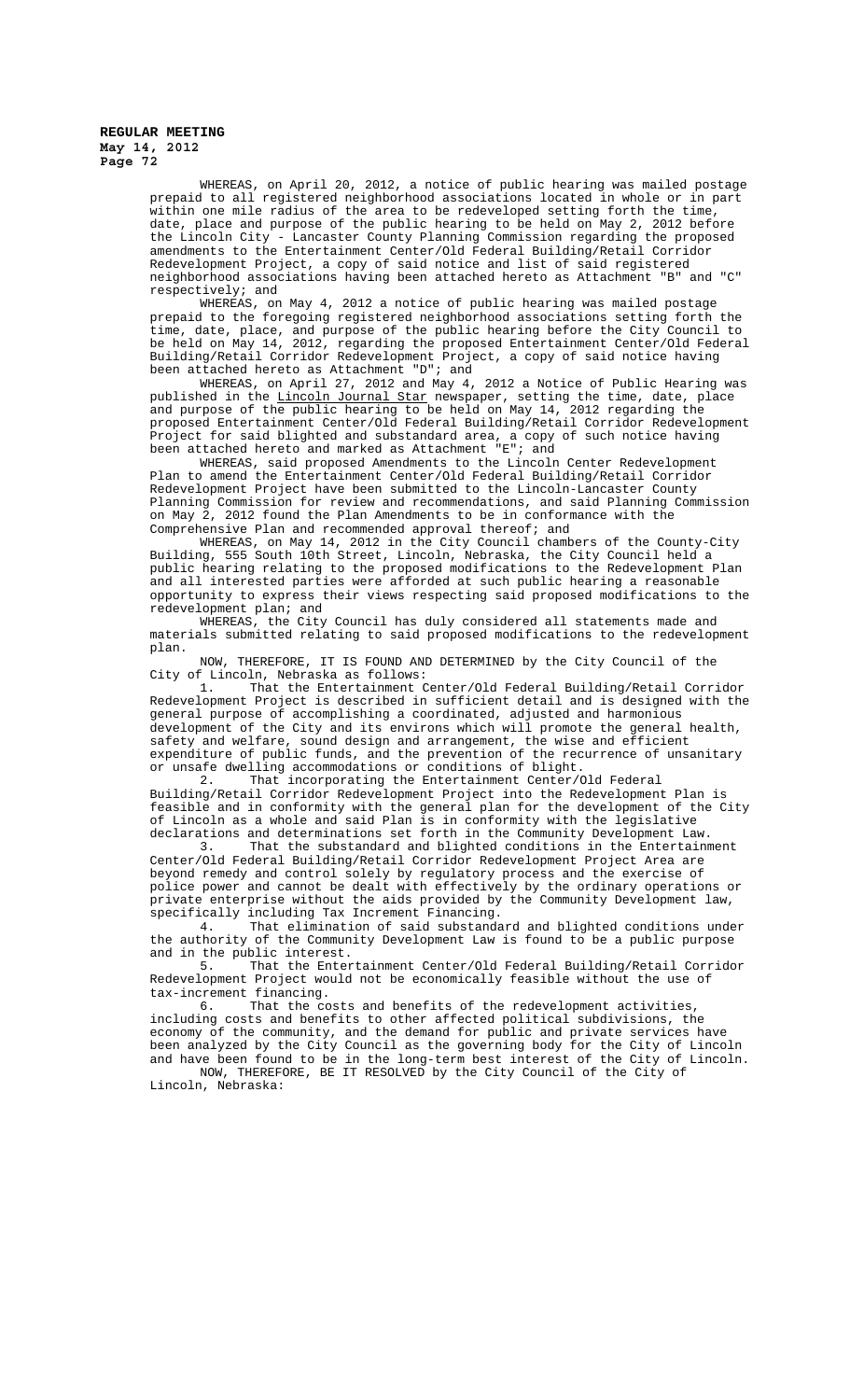1. That the document entitled "Proposed Amendments to the Lincoln Center Redevelopment Plan for the Entertainment Center/Old Federal Building/Retail Corridor Redevelopment Project" attached hereto as Attachment "A", amending and adding the Entertainment Center/Old Federal Building/Retail Corridor Redevelopment Project to the Lincoln Center Redevelopment Plan, is hereby accepted and approved by the City Council as the governing body for the City of Lincoln.<br>2. That

2. That the Urban Development Director, or his authorized representative, is hereby authorized and directed to take all steps necessary to implement the provisions of said Redevelopment Plan as they relate to the abovedescribed modifications.<br>3. That the Re

That the Redevelopment Project Area for the Entertainment Center/Old Federal Building/Retail Corridor Redevelopment Project as described and depicted in the Plan Amendments is the Redevelopment Project Area comprising the property to be included in the area subject to the tax increment provision authorized in the Nebraska Community Development Law.<br>4. That the Finance Director is hereby author

That the Finance Director is hereby authorized and directed to cause to be drafted and submitted to the City Council any appropriate ordinances and documents needed for the authorization to provide necessary funds including Community Improvement Financing in accordance with the Community Development Law to finance related necessary and appropriate public acquisitions, improvements and other activities set forth in said Plan Amendment to the Lincoln Center Redevelopment Plan.

Introduced by DiAnna Schimek Seconded by Carroll & carried by the following vote: AYES: Carroll, Cook, Emery, Hornung, Schimek; NAYS: None; ABSTAIN: Camp, Eskridge.

#### **ORDINANCES - 3RD READING & RELATED RESOLUTIONS (as required)**

AMENDING TITLE 11 OF THE LINCOLN MUNICIPAL CODE, EQUAL OPPORTUNITY, AND CHAPTER 2.76 OF THE LINCOLN MUNICIPAL CODE, THE CITY'S PERSONNEL RULES AND REGULATIONS, TO PROHIBIT DISCRIMINATION ON THE BASIS OF SEXUAL ORIENTATION OR GENDER IDENTITY - PRIOR to reading:<br>**ESKRIDGE** Moved MTA **:** 

Moved MTA #1 to amend Bill No. 12-45 in the following manner:

1. On pages 13 and 14, beginning after the period on Page 13, Line 23 through the end of line 4 on Page 14, delete the underlined language and insert in lieu thereof the following:

The provisions concerning discriminatory practices that relate to sexual orientation and gender identity shall not apply to any place of public accommodation owned by or operated on behalf of a religious organization.

2. On page 18, between lines 9 and 10, insert the following:

Section 10.5. That Section 11.06.070 of the Lincoln Municipal be amended to read as follows:<br>11.06.070 Exceptions; Re

Exceptions; Religious or Private Clubs; Private Homes; Housing for Older Persons.

(a) Nothing in this chapter shall prohibit a religious organization association, or society or any non-profit institutional organization operated, supervised, or controlled by or in conjunction with a religious organization, association, or society from limiting the sale, rental, or occupancy of a dwelling which it owns or operates for other than commercial purposes to persons of the same religion, or from giving preferences to such persons, unless membership in such religion is restricted on account of race, color, or national origin. The provisions concerning discriminatory practices that relate to sexual orientation and gender identity shall not apply to any sale, rental or occupancy of a dwelling which is owned, leased or operated by or on behalf of a religious organization, association or society, or any non-profit institutional organization acting in conjunction with a religious organization, association or society.<br>(b)

Nothing in this chapter shall prohibit a private club not in fact open to the public, which, as an instance to its primary purpose or purposes, provides lodging, which it owns or operates for other than commercial purposes, from limiting the rental or occupancy of such lodging to its members or from giving preference to its members.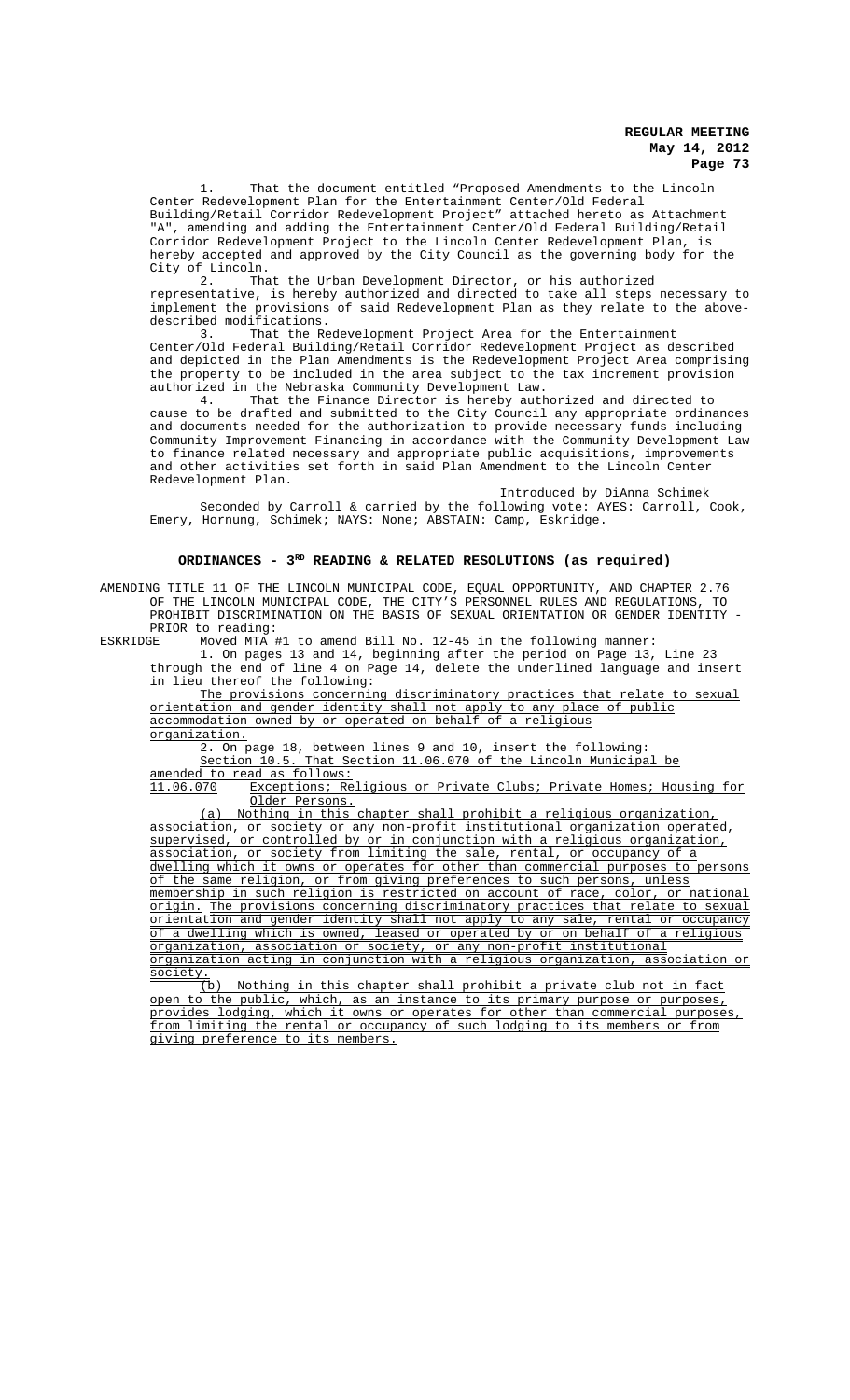Nothing in this chapter (except Section 11.06.020(c)) shall prohibit or limit the right of any person or their authorized representative to refuse to rent a room or rooms in such person's own home for any reason, or for no reason, or to change the tenants in such home as often as may be desired; provided, that this exception shall not apply to any person who makes available for rental or occupancy more than four sleeping rooms to a person or a family within such home.

(d) Nothing in this chapter shall limit the applicability of restrictions

regarding the maximum number of occupants permitted to occupy a dwelling, and nothing in this chapter regarding familial status shall apply with respect to housing for older persons as defined in Section 11.01.010.

(e) Nothing in this chapter shall prohibit conduct against a person because such person has been convicted by any court of competent jurisdiction of the illegal manufacture or distribution of a controlled substance as defined by state law.

3. On Page 24, Line 23, between 11.06.065 and 11.08.010, insert "11.06.070,"

Seconded by Carroll & carried by the following vote: AYES: Camp, Carroll, Cook, Emery, Eskridge, Hornung, Schimek; NAYS: None.

CLERK Read an ordinance, introduced by Carl Eskridge, amending Title 11 of the Lincoln Municipal Code, Equal Opportunity, and Chapter 2.76 of the Lincoln Municipal Code, the City's Personnel Rules and Regulations, to prohibit discrimination on the basis of sexual orientation or gender identity, the third

time.<br>ESKRIDGE

Moved to pass the ordinance as amended.

Seconded by Carroll & carried by the following vote: AYES: Carroll, Cook, Emery, Eskridge, Schimek; NAYS: None; ABSTAIN: Camp, Hornung. The ordinance, being numbered **#19711**, is recorded in Ordinance Book #27, Page .

## ORDINANCES - 1<sup>st</sup> READING & RELATED RESOLUTIONS (as required)

- APPROVING THE FIRST STREET AND HIGHWAY 2 DEVELOPMENT AND CONDITIONAL ZONING AGREEMENT BETWEEN SHARON Y. SCHWARTZ AND MARLYN SCHWARTZ, JEFFREY T. COLSON AND LANETTE COLSON, AND THE CITY OF LINCOLN TO CONDITIONALLY ALLOW THE DEVELOPMENT OF PROPERTY LOCATED AT FIRST STREET AND HIGHWAY 2 (CHENEY) TO BE LIMITED TO MINI-WAREHOUSING SHOULD THE PROPERTY BE RE-ZONED FROM AG AGRICULTURAL DISTRICT AND R-2 RESIDENTIAL DISTRICT TO H-3 HIGHWAY COMMERCIAL DISTRICT. (RELATED ITEMS: 12R-95, 12-48) (ACTION DATE: 6/4/12)
- CHANGE OF ZONE 12005 APPLICATION OF SHARON SCHWARTZ AND JEFFREY COLSON FOR A CHANGE OF ZONE FROM AG AGRICULTURAL DISTRICT AND R-2 RESIDENTIAL DISTRICT TO H-3 HIGHWAY COMMERCIAL DISTRICT ON PROPERTY GENERALLY LOCATED AT HIGHWAY 2 AND FIRST STREET (CHENEY)(RELATED ITEMS: 12R-95, 12-48)(ACTION DATE: 6/4/12) - CLERK read an ordinance, introduced by Jon Camp, amending the Lincoln Zoning District Maps adopted by reference and made a part of Title 27 of the Lincoln Municipal Code, pursuant to Section 27.05.020 of the Lincoln Municipal Code, by changing the boundaries of the districts established and shown thereon, the first time.
- APPROVING THE DEVELOPMENT AND CONDITIONAL ZONING AGREEMENT BETWEEN ENTERPRISE COMPANY INC., WYUKA CEMETERY AND THE CITY OF LINCOLN TO CONDITIONALLY ALLOW AN EXISTING BUILDING TO BE USED FOR RETAIL AND OTHER USES ALLOWED IN THE B-1 DISTRICT SHOULD THE PROPERTY GENERALLY LOCATED AT NORTH 35TH STREET AND O STREET BE RE-ZONED FROM O-2 SUBURBAN OFFICE DISTRICT TO B-1 LOCAL BUSINESS DISTRICT. (RELATED ITEMS: 12R-96, 12-49) (ACTION DATE: 6/4/12)
- CHANGE OF ZONE 12006 APPLICATION OF ENTERPRISE COMPANY, INC. FOR A CHANGE OF ZONE FROM O-2 SUBURBAN OFFICE DISTRICT TO B-1 LOCAL BUSINESS DISTRICT ON PROPERTY GENERALLY LOCATED AT NORTH 35TH STREET AND O STREET (RELATED ITEMS: 12R-96, 12- 49) (ACTION DATE: 6/4/12) - CLERK read an ordinance, introduced by Jon Camp, amending the Lincoln Zoning District Maps adopted by reference and made a part of Title 27 of the Lincoln Municipal Code, pursuant to Section 27.05.020 of the Lincoln Municipal Code, by changing the boundaries of the districts established and shown thereon, the first time.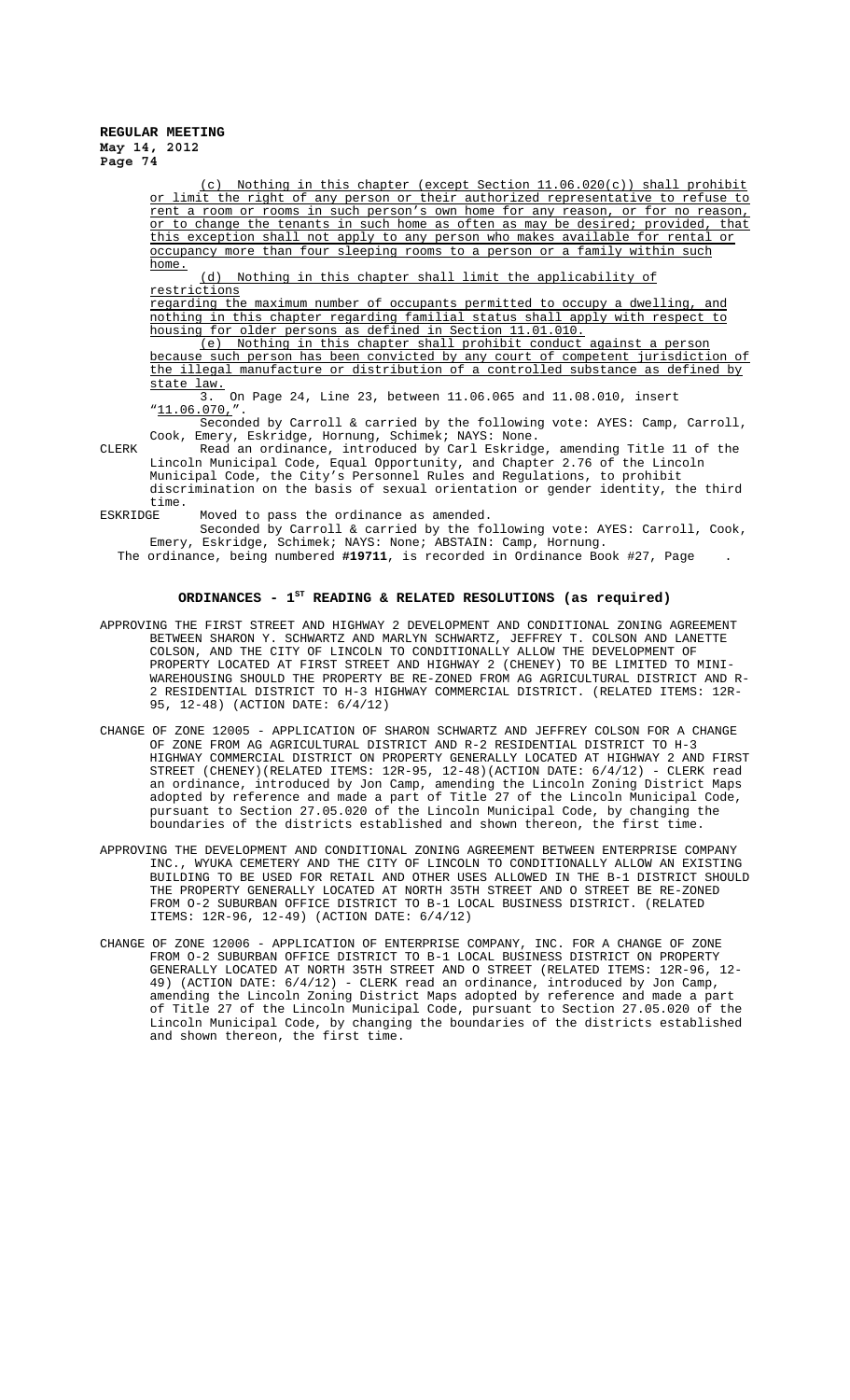- CHANGE OF ZONE 12007 APPLICATION OF GEICO DEVELOPMENT INC. FOR A CHANGE OF ZONE FROM AG AGRICULTURAL DISTRICT TO AGR AGRICULTURAL RESIDENTIAL DISTRICT ON PROPERTY<br>GENERALLY LOCATED AT WEST PLEASANT HILL ROAD AND SOUTH CODDINGTON AVENUE - CLERK GENERALLY LOCATED AT WEST PLEASANT HILL ROAD AND SOUTH CODDINGTON AVENUE read an ordinance, introduced by Jon Camp, amending the Lincoln Zoning District Maps adopted by reference and made a part of Title 27 of the Lincoln Municipal Code, pursuant to Section 27.05.020 of the Lincoln Municipal Code, by changing the boundaries of the districts established and shown thereon, the first time.
- APPROVING THE FOOD AND BEVERAGE SERVICES AGREEMENT FOR THE PINNACLE BANK ARENA AND RELATED FACILITIES BETWEEN THE CITY OF LINCOLN AND SMG FOOD AND BEVERAGE LLC DBA SAVOR FOR A THREE YEAR TERM COMMENCING SEPTEMBER 1, 2013 WITH THE OPTION TO RENEW FOR ONE ADDITIONAL THREE YEAR TERM - CLERK read an ordinance, introduced by Jon Camp, approving the Food and Beverage Services Agreement for the Pinnacle Bank Arena and Related Facilities between the City of Lincoln and SMG Food and Beverage LLC dba SAVOR for a three year term commencing September 1, 2013 with the option to renew for one additional three year term, the first time.
- APPROVING THE MANAGEMENT AGREEMENT FOR PINNACLE BANK ARENA BETWEEN THE CITY OF LINCOLN AND SMG TO OPERATE AND MANAGE THE PINNACLE BANK ARENA AND OTHER FACILITIES FOR A THREE YEAR TERM COMMENCING SEPTEMBER 1, 2013 WITH THE OPTION TO RENEW FOR ONE ADDITIONAL THREE YEAR TERM - CLERK read an ordinance, introduced by Jon Camp, approving the Management Agreement for Pinnacle Bank Arena between the City of Lincoln and SMG to operate and manage the Pinnacle Bank Arena and other Facilities for a three year term commencing September 1, 2013 with the option to renew for one additional three year term, the first time.
- APPROVING THE FIRST AMENDMENT TO PARKING LOT GROUND LEASE BETWEEN LINCOLN DEPOT LIMITED PARTNERSHIP (LESSOR) AND THE CITY OF LINCOLN (LESSEE) TO REFLECT A REDUCTION IN RENT DUE TO THE JPA'S PURCHASE OF THE PARKING LOTS IN THE LEASE - CLERK read an ordinance, introduced by Jon Camp, accepting and approving the First Amendment to the Parking Lot Ground Lease Agreement between the City of Lincoln and the Lincoln Depot Limited Partnership to Amend the Parking Lot Ground Lease entered into on September 30, 1988 to delete a portion of the property described as Lot 4, Block 1, Lincoln Station Addition, as this property is being purchased by the West Haymarket Joint Public Agency and will no longer be a part of the leased space, the first time.

# RESOLUTIONS - 1<sup>st</sup> READING - ADVANCE NOTICE

PROVIDING AUTHORITY TO ASSESS PROPERTY OWNERS FOR THE COST OF SNOW AND ICE REMOVAL BY THE CITY FROM SIDEWALKS ADJACENT TO THEIR PROPERTY DURING THE WINTER SEASON OF 2011 - 2012.

#### **OPEN MICROPHONE**

Jane Svoboda, address not given, came forward to speak on a matter that had previous public hearing but quickly changed her topic to other matters when Council Chair Hornung advised her that open mic is for new information only. This matter was taken under advisement.

Wanda Caffrey, LIBA Board Member, came forward to present LIBA's position on Community Learning Centers. She said while they are in support of Lincoln CLC's, LIBA does not support CLC's request for \$1 million from Lincoln taxpayers. It is LIBA's belief that CLC needs to establish itself as an independent, well-managed, transparent and public organization that collaborates with the City and LPS but is independent of both. This matter was taken under advisement.

Coby Mach, LIBA, suggested using inmate labor to offset costs on the City side. He said low-level offenders are already being utilized at the County level.

This matter was taken under advisement.